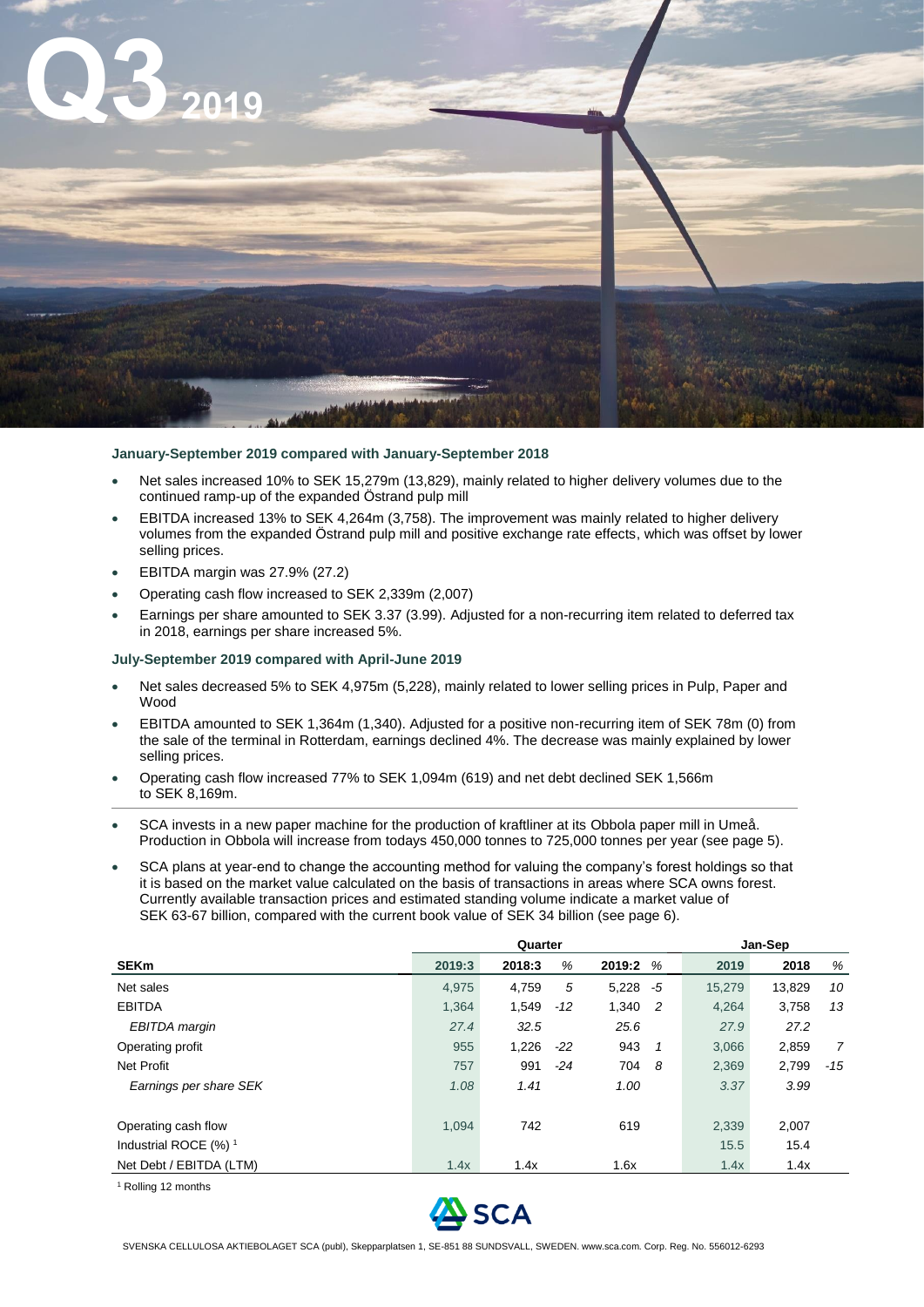# **COMMENTS ON THE FINANCIAL STATEMENTS**

Operating profit for the third quarter of 2019 improved compared with the preceding quarter. Compared to the same quarter last year earnings declined.

Demand for SCA's products in the quarter was generally weaker than in the preceding quarter and market prices declined in all product areas. SCA has a continued strong focus on cost control and cash flow. For the first nine months of 2019, operating cash flow rose 17% while net debt declined 16% during the quarter.

SCA's wood consumption continued to increase due to the continued ramp-up of the Östrand pulp mill. Prices for pulpwood and timber remained stable during the quarter.

Wood reported stable consumption, although a high level of supply led to a further fall in selling prices.

Within Pulp, work continues to trim the mill toward full capacity. The average price was lower compared with the preceding quarter. Demand for long-fiber pulp improved slightly during the quarter and inventory levels declined. However, inventory levels for short fiber pulp remains high.

After a period of falling prices, kraftliner prices have remained stable during the third quarter, although lower than the second quarter. Demand for publication paper declined during the quarter and prices fell.

### **New transaction based accounting method for valuation of the forest holdings**

In light of the price level of forest land in a number of large and recently completed forest land transactions, SCA has reviewed the method and assumptions for valuation of the company's forest land in its balance sheet. The review shows that a large number of forest transactions take place in areas where SCA owns land, that the value of larger forest transactions is generally in line with the values of smaller and mid-sized forest transactions, and that the value is significantly higher than the current book value.

SCA plans at year-end to change the accounting method for valuing the company's forest holdings so that it is based on the market value calculated on the basis of transactions in areas where SCA owns forest. Currently available transaction prices and estimated standing volume indicate a market value of SEK 63-67 billion, compared with the current book value of SEK 34 billion (see page 6).

## **Investment in kraftliner mill in Obbola**

SCA announced in September 2019 that the company is building a new paper machine for the production of kraftliner at its Obbola paper mill in Umeå. Production in Obbola will increase from the current 450,000 tonnes of kraftliner to 725,000 tonnes per year to meet an expected increase in demand for renewable packaging. The total investment totals approximately SEK 7.5bn over a five-year period.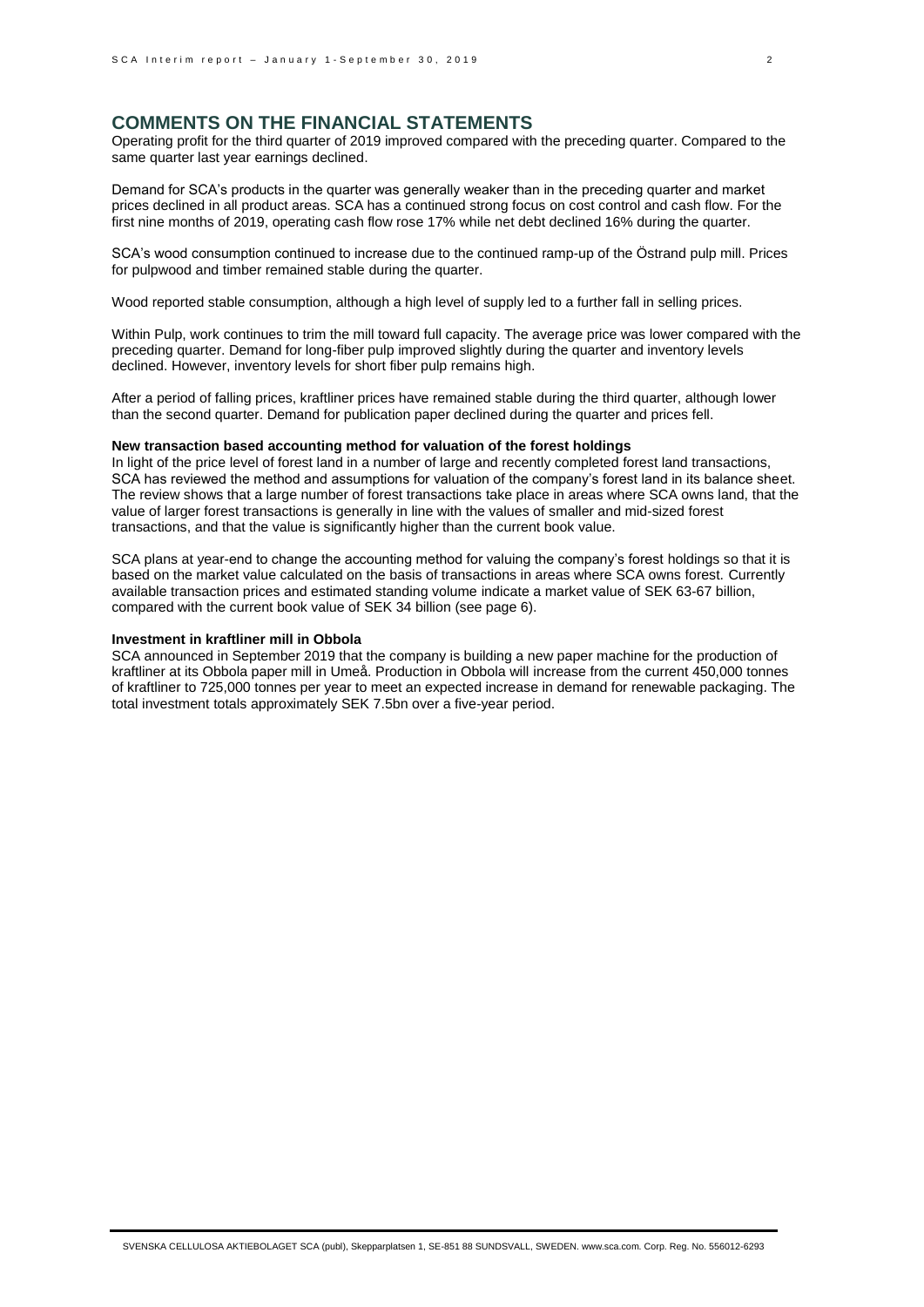# **Net sales**





#### **Change in net sales (%)**

|                      | 1909<br>VS<br>1809 | 2019:3<br>VS<br>2018:3 | 2019:3<br>VS<br>2019:2 |
|----------------------|--------------------|------------------------|------------------------|
| <b>Total</b>         | 10                 | 5                      | -5                     |
| Price/mix            | -5                 | $-15$                  | -6                     |
| Volume               | 14                 | 20                     | 1                      |
| Currency<br>Acq. and | 2                  | 2                      | O                      |
| divestments          | -1                 | -2                     |                        |

# **GROUP**

# **SALES AND OPERATING PROFIT**

#### **January-September 2019 compared with January-September 2018**

Net sales amounted to SEK 15,279m (13,829), an increase of 10%, of which price/mix accounted for -5%, volume for 14%, currency for 2% and acquisitions/divestments for -1%. The growth was mainly related to higher delivery volumes in Pulp from the expanded Östrand pulp mill. The merger with Groupe ISB, within Wood, had a negative effect on net sales, since the merged company is not consolidated in SCA.

EBITDA increased 13% to SEK 4,264m (3,758), which corresponds to an EBITDA margin of 27.9% (27.2). The increase was mainly attributable to higher delivery volumes in Pulp, positive exchange rate effects and lower costs for planned maintenance and expansion stops of SEK 63m (270). Lower selling prices had a negative impact on earnings.

Operating profit increased 7% to SEK 3,066m (2,859).

#### **July-September 2019 compared with July-September 2018**

Net sales for the third quarter grew by 5%, of which price/mix accounted for -15%, volume for 20%, currency for 2%, and acquisitions/divestments for -2%, and amounted to SEK 4,975m (4,759). The growth was mainly related to higher delivery volumes from the expanded Östrand pulp mill, which were offset by lower selling prices in Pulp, Wood and Kraftliner.

EBITDA amounted to SEK 1,364m (1,549), a decrease of 12%. The decrease was mainly attributable to lower selling prices, which was somewhat offset by higher delivery volumes in Pulp and positive exchange rate effects. The cost of planned maintenance stops amounted to SEK 0m (0).

Operating profit decreased by 22% to SEK 955m (1,226).

### **July-September 2019 compared with April-June 2019**

Net sales decreased 5%, of which price/mix accounted for -6%, volume for 1%, currency for 0% and acquisitions/divestments for 0%, and amounted to SEK 4,975m (5,228). The decrease was mainly attributable to lower selling prices in Pulp, Paper and Wood.

EBITDA amounted to SEK 1,364m (1,340). Adjusted for a positive non-recurring item of SEK 78m (0) from the sale of the terminal in Rotterdam, earnings declined 4%. The decrease was mainly explained by lower selling prices, which was somewhat offset by higher deliveries of kraftliner and publication paper as well as lower costs for planned maintenance stops of SEK 0m (63). The positive result of SEK 78m from the sale of the Rotterdam terminal was divided between the segments: Wood about 20%, Pulp 20% and Paper 60%.

Operating profit increased 1% to SEK 955m (943).

## **Operating cash flow**



## **CASH FLOW**

#### **January-September 2019 compared with January-September 2018**

The operating cash surplus amounted to SEK 3,650m (3,192). The cash flow effect of changes in working capital was SEK -326m (-626). Net current capital expenditures totaled SEK -762m (-530). Operating cash flow was SEK 2,339m (2,007) See page 21.

Strategic capital expenditures amounted to SEK -362m (-1,705). The cash flow effect of acquisitions amounted to SEK -857m (0) and relate to the acquisition of forest assets in Latvia and Estonia totaling SEK -699m and shares in Groupe ISB totaling SEK -158m. The cash flow effect from the divestment of the terminal in Rotterdam was SEK 370m. Dividends amounted to SEK -1,229m (-1,054). Cash flow for the period totaled SEK -157m (-8). See page 17.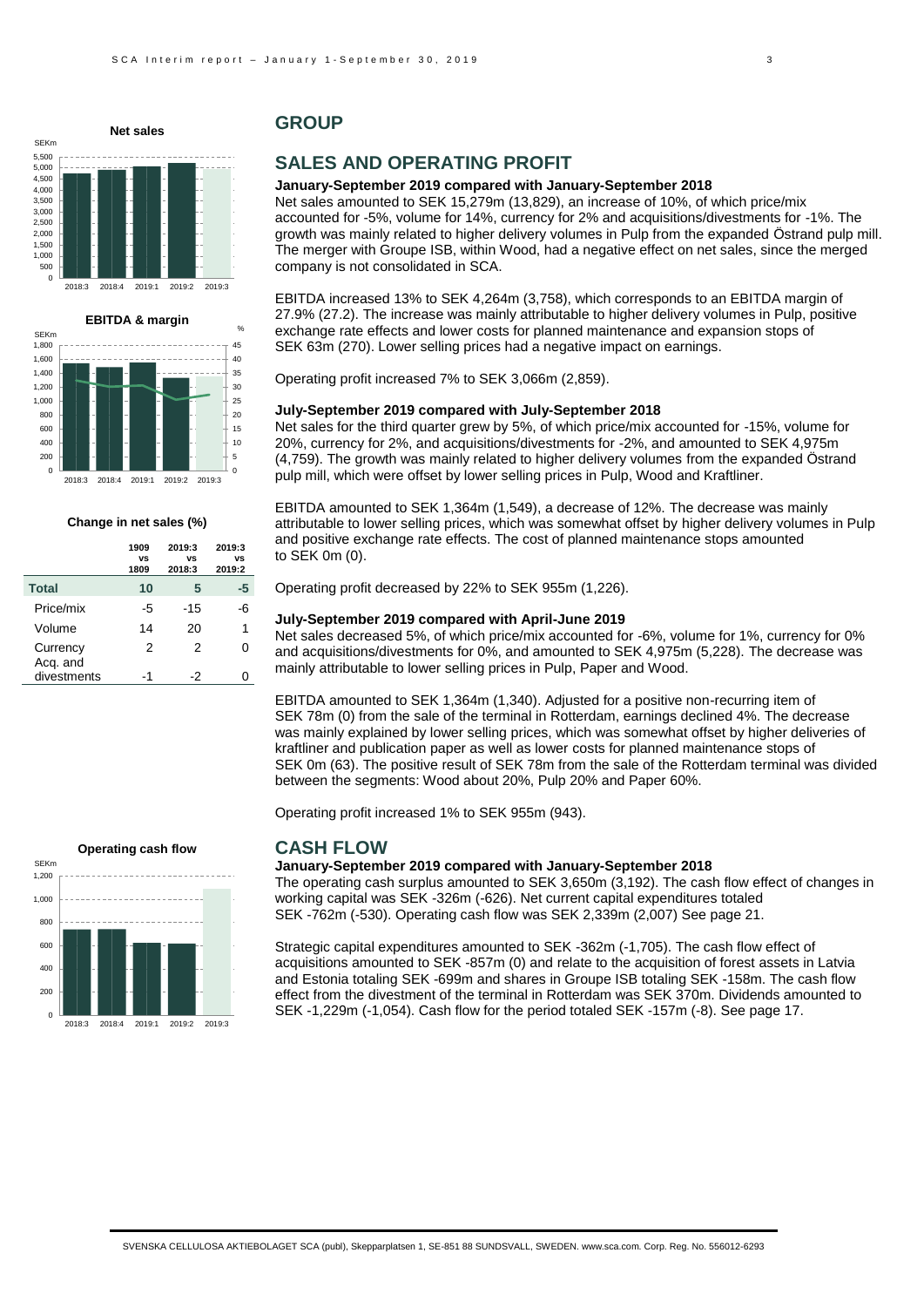At September 30, 2019, net debt totaled SEK 8,169m, a decrease during the quarter of SEK 1,566m. The decrease is mainly due to a strong cash flow from operating activities and the divestment of the logistics terminal in Rotterdam. Net debt in relation to EBITDA amounted to 1.4x (1.6x in the previous quarter).

At September 30, 2019, gross debt amounted to SEK 9,446m, with an average maturity of approximately five years (also five years including the lease liability). The debt structure consists of short-term commercial paper as well as long-term bonds and bilateral bank loans. The lease liability amounted to SEK 857m, a decrease by SEK 333m compared with the preceding quarter mainly related to the sale of the terminal in Rotterdam. Unutilized credit facilities amounted to SEK 5,000m. Cash and cash equivalents amounted to SEK 507m at the end of the period.

In the January-September 2019 period, financial items totaled SEK -101m compared with SEK -11m in the same period last year.

## **TAX**

## **January-September 2019 compared with January-September 2018**

Tax amounted to SEK 596m (49), corresponding to an effective tax rate of 20.1%. A positive nonrecurring item totaling SEK 544m was reported in 2018 as a result of a reduction in the Swedish corporate tax rate. Excluding the non-recurring item, the tax expense for the first nine months of 2018 amounted to SEK 593m.

# **EQUITY**

## **January-September 2019**

Total equity increased by SEK 1,025m during the period, to SEK 40,087m at September 30, 2019. Equity increased due to comprehensive income for the period of SEK 2,272m, and decreased due to the dividend of SEK 1,229m. Other items reduced equity by SEK 18m.

## **CURRENCY EXPOSURE AND CURRENCY HEDGING**

About 85% of sales are priced in currencies other than SEK, primarily EUR, USD and GBP. Most purchasing is conducted in SEK, but some purchasing is carried out in other currencies.

The company has hedged about 70% of the expected EUR net exposure from sales minus purchases until the end of the first quarter of 2020, as well as approximately 50% for the second quarter of 2020 and 25% for the third quarter 2020, at the average EUR/SEK exchange rate of 10.60. The company has hedged about 65% of the expected USD net exposure from sales minus purchases until the end of the first quarter of 2020, as well as approximately 40% for the second quarter of 2020 and 15% for the third quarter 2020, at the average USD/SEK exchange rate of 9.18. In order to reduce the risk of a weaker SEK, all balance sheet items in foreign currency are hedged, as well as major decided and contracted expenses in foreign currency for investments in fixed assets.

## **PLANNED MAINTENANCE STOPS**

No maintenance stops were carried out in the third quarter of 2019. The estimated effect of maintenance stops on earnings in 2019, calculated as the total of the direct cost of the maintenance and the effect from lower fixed cost coverage from reduced production during the stops, is shown in the table below.

| <b>Actual</b> |         |                     |          |                 |       |  |  |
|---------------|---------|---------------------|----------|-----------------|-------|--|--|
| <b>SEKm</b>   | Q1 2018 | Q <sub>2</sub> 2018 | Q3 2018  | Q4 2018         | Total |  |  |
| Pulp          | 0       | 236                 | 0        | 15              | 251   |  |  |
| Paper         | 0       | 34                  | 0        | 82              | 116   |  |  |
| <b>Total</b>  | 0       | 270                 | 0        | 97              | 367   |  |  |
|               |         |                     |          |                 |       |  |  |
|               |         |                     |          |                 |       |  |  |
|               |         | <b>Actual</b>       |          | <b>Forecast</b> |       |  |  |
| <b>SEKm</b>   | Q1 2019 | Q2 2019             | Q3 2019  | Q4 2019         | Total |  |  |
| Pulp          | 0       | 0                   | $\Omega$ | 120             | 120   |  |  |
| Paper         | 0       | 63                  | $\Omega$ | 50              | 113   |  |  |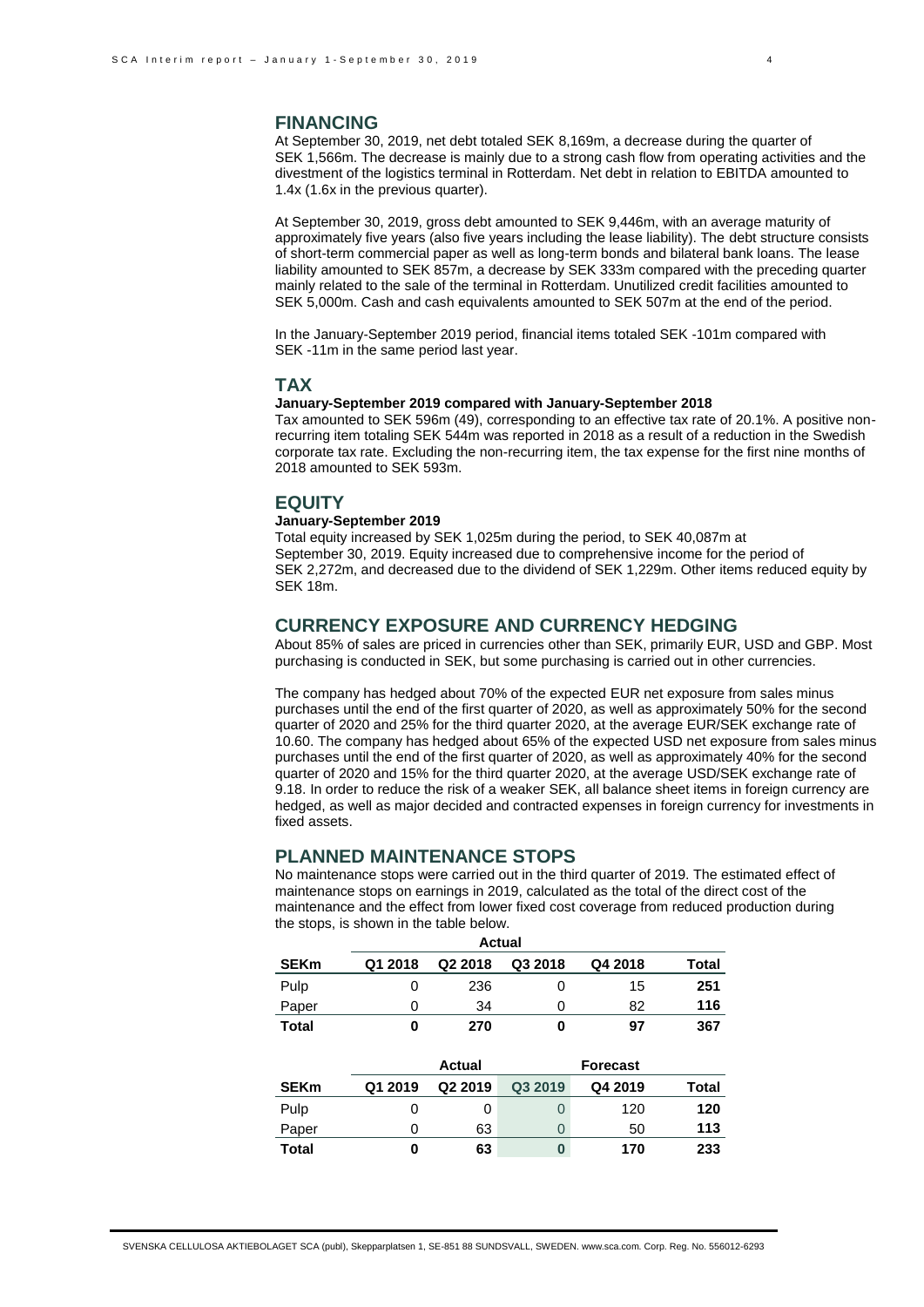## **SCA invests in Obbola kraftliner mill**

SCA announced in September 2019 that the company is building a new paper machine for the production of kraftliner at its Obbola paper mill in Umeå. Production in Obbola will increase from the current 450,000 tonnes of kraftliner to 725,000 tonnes per year to meet an expected increase in demand for renewable packaging.

The total investment is approximately SEK 7.5bn over a five-year period and will be reported as a strategic investment. The investment will replace necessary reinvestments in Obbola of about SEK 2.5bn. The investment will mainly be financed using operating cash flow, complemented with the Group's normal financing sources.

The new paper machine is being constructed in a new building, parallel to the current paper machine. This means the plant will be in full operation during the construction period before switching over from the old machine to the new one ahead of its start-up in 2023. The new mill's ramp-up to full capacity is expected to take three years.

The investment of SEK 7.5bn includes environmental investments of approximately SEK 1bn, which include the reduction in oil consumption of 8,000 cubic meters per year and improves the water treatment capacity. Following the investment, SCA's own industrial processes will be 97% fossil-free.

## **New dry sorting line in Bollsta**

SCA is constructing a new dry sorting line at the sawmill in Bollsta that will replace two old lines. The total investment will amount to about SEK 600m over a three-year period and is part of the company's existing framework for current capital expenditure. The reinvestments will concentrate operations to a single location, reduce production costs, increase efficiency and create a foundation for continued expansion.

# **ACQUISITIONS**

# **Acquisition of 30,000 hectares of forest land in Baltic states**

Through three transactions, SCA has acquired approximately 30,000 hectares of forest in Estonia and Latvia at a price of about SEK 950m. The standing timber volume amounts to approximately 3.2 million cubic meters. The acquisitions strengthen SCA's opportunities to sustainably source timber in the region. Forests are an asset that offer stable growth and form the basis for value creation in SCA's integrated value chain. Two of the acquisitions were closed during the second quarter and closure of the final transaction is expected in the fourth quarter.

## **DIVESTMENTS**

## **SCA sells logistics terminal in Rotterdam**

SCA sold its subsidiary SCA Logistics B.V. (Rotterdam) to the Dutch company Matrans Holdings B.V. The transaction reduced SCA's net debt by approximately SEK 660m and was closed in the third quarter of 2019.

The divestment is expected to reduce SCA's EBITDA by about SEK 30m on an annual basis.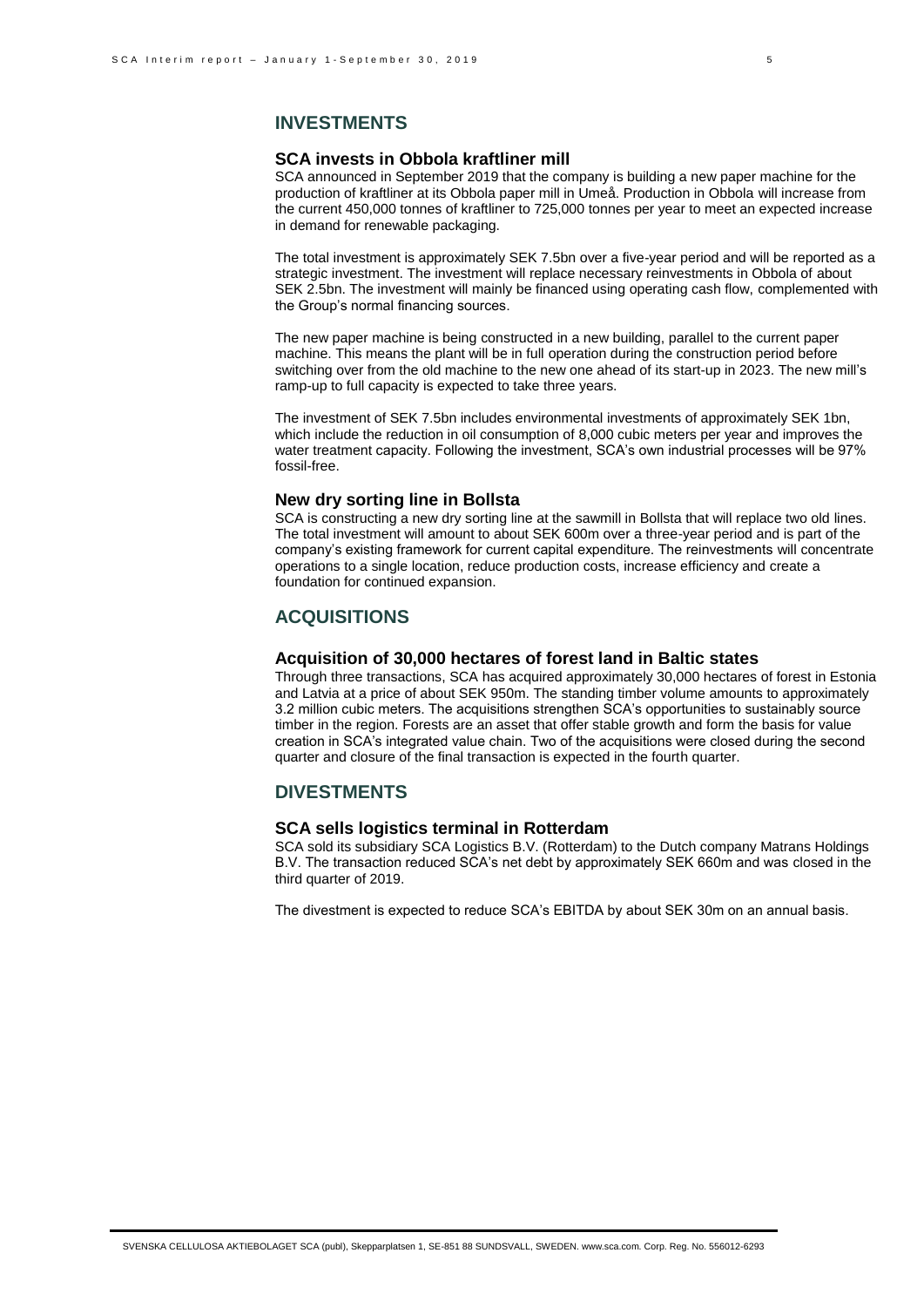# **FOREST VALUATION**

## **Total return from forest land**

Forest assets are becoming increasingly important. Demand for products based on renewable fiber is growing faster than the harvesting potential.

The forest creates value in several ways. The forest has a crucial role in efforts to combat climate change, partly because growing forests bind carbon dioxide, and partly because renewable raw materials from the forest replace fossil based alternatives. Harvesting and other returns produce cash flow. The forest is actively managed to provide growth and thereby increases in volume and value over time. Lastly, the value of forest land as an asset is increasing. These value streams together have resulted in an average total return from Swedish forest assets of approximately 10% per year since 1956.

As there is a limited supply of forest land, SCA expects the value of forest as a strategic resource to continue to grow due to the need to shift from finite to renewable resources. SCA will therefore continue to invest in forest land, both to increase growth in existing holdings and to increase the area.

## **New transaction based accounting method for valuation of the forest**

In light of the price level of forest land in a number of large and recently completed forest land transactions, SCA has reviewed the method and assumptions for valuation of the company's forest land in its balance sheet. The review shows that a large number of forest transactions take place in areas where SCA owns land, that the value of larger forest transactions is generally in line with the values of smaller and mid-sized forest transactions, and that the value is significantly higher than the current book value.

From December 31, 2019, SCA plans to change the accounting method for valuing the company's forest holdings so that it is based on the market value calculated on the basis of transactions in areas where SCA owns forest land. Currently available transaction prices and estimated standing volume indicate a market value of SEK 63-67 billion. The total value of the forest assets is expected to be allocated about 70% to biological assets (standings trees) and about 30% to land. This compares with the book value of the forest assets at September 30, 2019 of approximately SEK 33bn for the biological assets and about SEK 1bn for forest land.

The revaluation, after allowing for provisions for deferred tax, is expected to have a positive nonrecurring item in the fourth quarter of 2019. The revaluation of biological assets will be recognized as a positive impact on earnings, while the revaluation of land will be reported in Other Comprehensive Income and will not have an impact on earnings.

The review is expected to be completed in the fourth quarter.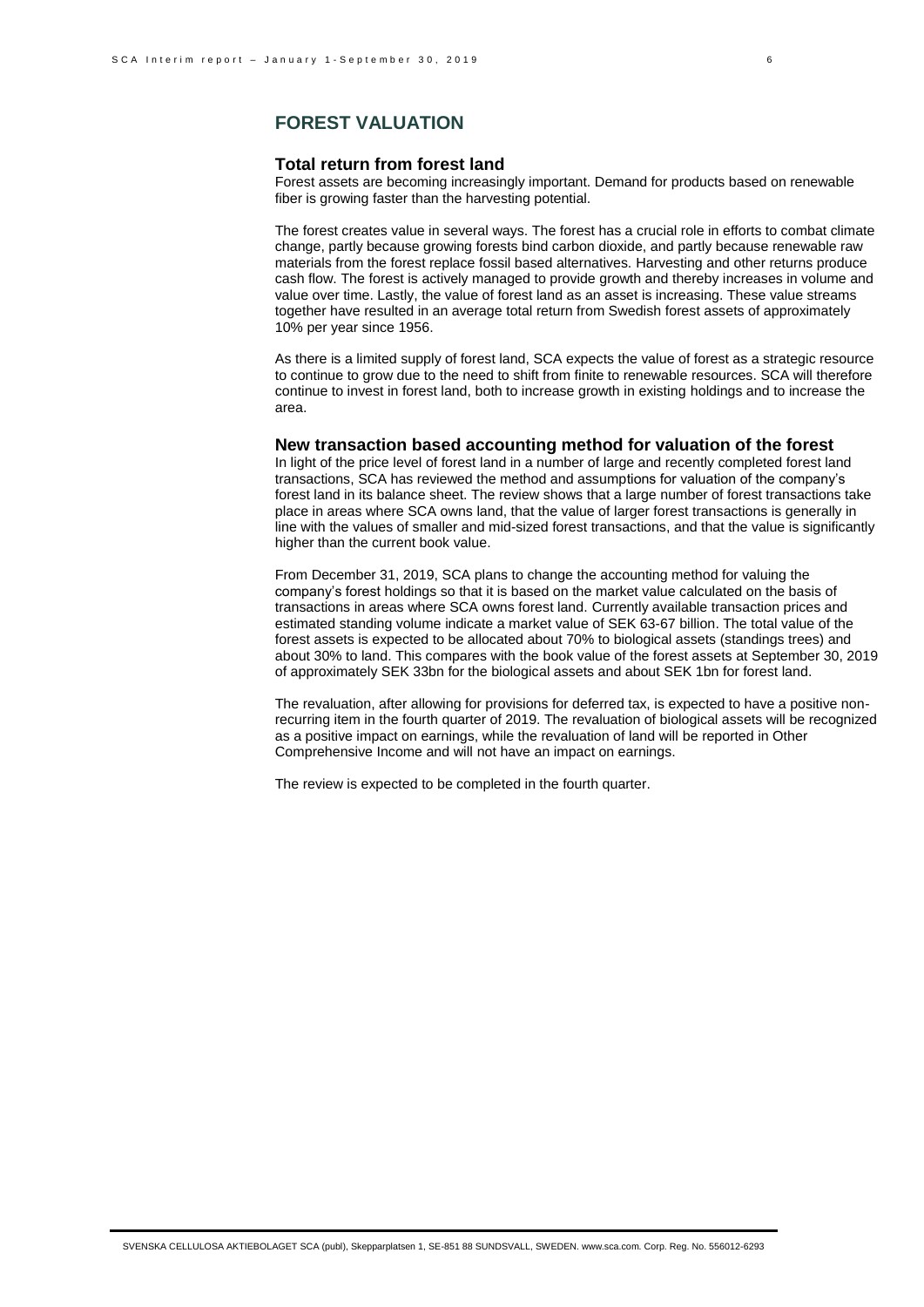**Share of net sales Jan-Sep 2019\***



\* before elimination of intra-Group sales

#### **Share of EBITDA 1909\*\***



\*\* share calculated of total EBITDA excluding central items





## **FOREST**

*SCA owns 2.6 million hectares of forest land in Northern Sweden and the Baltic region, an area corresponding to 6% of Sweden's land area. SCA's unique forest holding is a growing resource that provides access to high-quality forest raw materials while absorbing a net of 8% of Sweden's fossil CO<sup>2</sup> emissions.* 

|                                                |        | Quarter |    |        |       |        | Jan-Sep |      |  |  |
|------------------------------------------------|--------|---------|----|--------|-------|--------|---------|------|--|--|
| <b>SEKm</b>                                    | 2019:3 | 2018:3  | %  | 2019:2 | %     | 2019   | 2018    | %    |  |  |
| Net sales                                      | 1,865  | 1,455   | 28 | 1,746  | 7     | 5,262  | 3,915   | 34   |  |  |
| <b>EBITDA</b>                                  | 388    | 292     | 33 | 414    | -6    | 1,133  | 967     | 17   |  |  |
| Depreciation                                   | $-53$  | $-29$   | 83 | $-51$  | 4     | $-154$ | -85     | 81   |  |  |
| Operating profit                               | 335    | 263     | 27 | 363    | -8    | 979    | 882     | 11   |  |  |
| EBITDA margin, %                               | 20.8   | 20.1    |    | 23.7   |       | 21.5   | 24.7    |      |  |  |
| Operating margin, %                            | 18.0   | 18.1    |    | 20.8   |       | 18.6   | 22.5    |      |  |  |
| Return on capital employed, %                  | 4.6    | 3.8     |    | 5.0    |       | 4.8    | 4.4     |      |  |  |
| Harvesting of own forest, thousand $m3$<br>sub | 927    | 922     | 1  | 1.517  | $-39$ | 3.189  | 3.031   | 5    |  |  |
| Revaluation of biological assets <sup>1</sup>  | 208    | 197     | 6  | 54     | 285   | 494    | 515     | $-4$ |  |  |

### **Management of SCA-owned forest**

Forest includes net sales from timber sourced from SCA's own forests, and from timber purchased from other forest owners, which is sold internally to SCA's forest industry operations. The pricing method is based on an average of Forest's externally sourced timber prices.

During the first nine months of the year, the volume of timber harvested from SCA-owned forest was about 3.2 million  $m<sup>3</sup>$  sub. The current planned rate of timber harvested in SCAowned forest is approximately 4.3 million  $m<sup>3</sup>$  sub per year.

#### **January-September 2019 compared with January-September 2018**

Net sales increased 34% to SEK 5,262m (3,915). This increase was primarily attributable to higher delivery volumes to the expanded pulp mill and higher prices.

EBITDA improved 17% to SEK 1,133m (967). This increase was primarily attributable to higher prices and a slightly higher share of harvesting from SCA-owned forest. A higher share of imported wood resulting from increased delivery volumes had a negative impact on earnings.

The EBITDA margin decreased to 21.5% (24.7). The decrease was related to an increase in externally sourced pulpwood to meet higher demand for wood for the expanded pulp mill. Externally sourced wood is sold to the industry at cost and thereby contributes to higher net sales, but not to increased profits, resulting in a lower margin.

## **July-September 2019 compared with July-September 2018**

Net sales increased 28% to SEK 1,865m (1,455). This increase was primarily attributable to higher delivery volumes to the expanded pulp mill and higher prices.

EBITDA amounted to SEK 388m (292), an increase of 33%. This increase was primarily attributable to higher selling prices and a slight increase in harvesting from SCA-owned forest.

## **July-September 2019 compared with April-June 2019**

Net sales increased 7% to SEK 1,865m (1,746). This increase was primarily attributable to higher delivery volumes.

EBITDA amounted to SEK 388m (414), a decrease of 6%. The decrease is primarily related to the seasonally lower share of harvesting from SCA-owned forest, which was somewhat offset by higher earnings from the revaluation of biological assets.

<sup>1</sup> The proportion of timber harvested from SCA-owned forest relative to deliveries from external suppliers varies between quarters. The expected annual change in value of the biological assets is distributed between the quarters in relation to seasonal variations in harvesting of SCA-owned forest. A higher share of harvesting from SCA-owned forest generally leads to a lower impact from the revaluation of biological assets.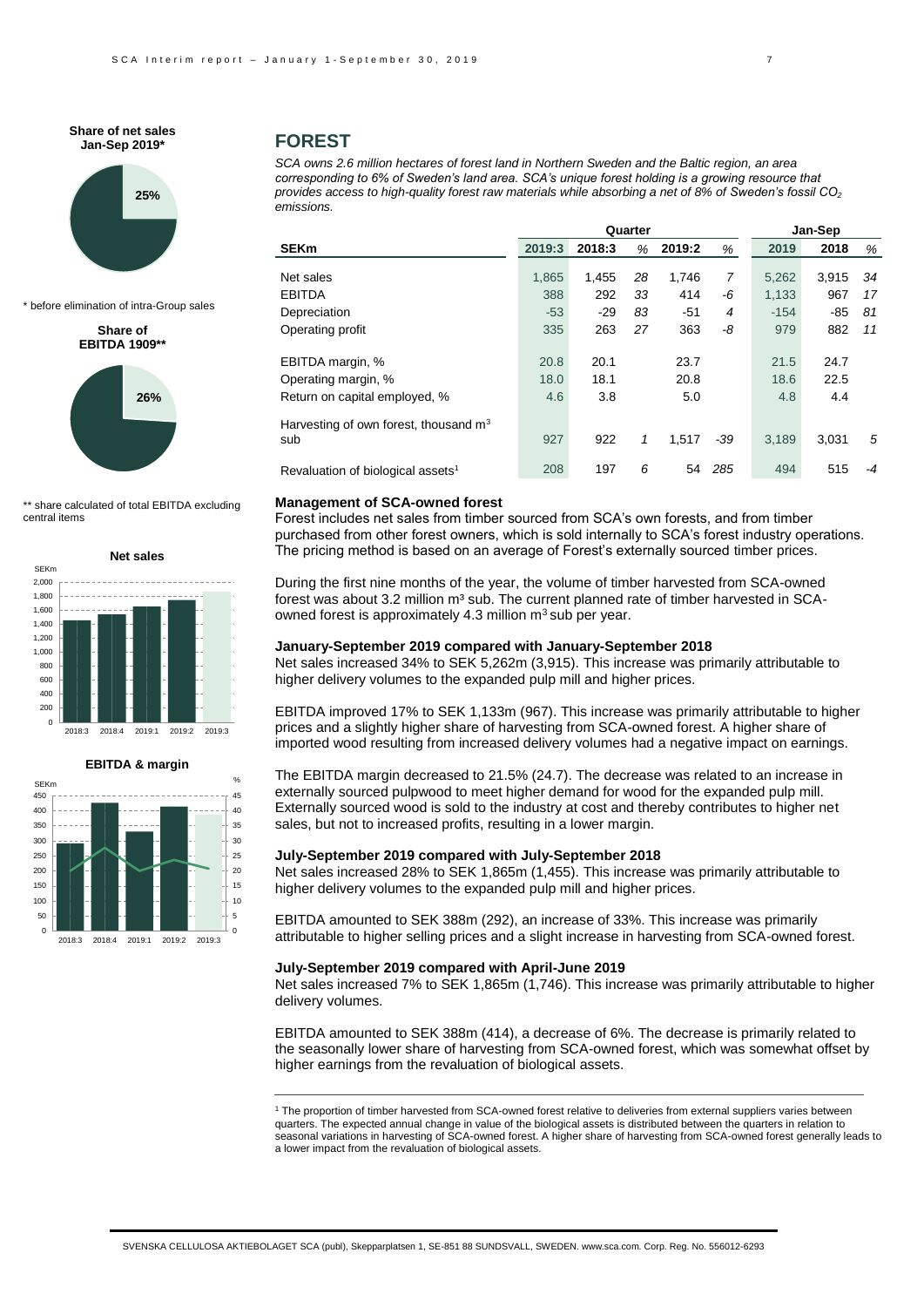**Share of net sales Jan-Sep 2019\***



\* before elimination of intra-Group sales

### **Share of EBITDA 1909\*\***



\*\* share calculated of total EBITDA excluding central items





## **WOOD**

*SCA is one of Europe's leading suppliers of wood-based products for the wood industry and building materials trade, with an annual production capacity of 2.2 m3 of solid-wood products. SCA has five costefficient sawmills located close to its forest holdings in Northern Sweden, as well as wood processing and distribution to the building materials trade in Scandinavia, the UK and France.*

|                                                       | Quarter |        |       |        | Jan-Sep |        |        |       |
|-------------------------------------------------------|---------|--------|-------|--------|---------|--------|--------|-------|
| <b>SEKm</b>                                           | 2019:3  | 2018:3 | %     | 2019:2 | %       | 2019   | 2018   | %     |
|                                                       |         |        |       |        |         |        |        |       |
| Net sales                                             | 1.545   | 1.712  | -10   | 1.727  | $-11$   | 4.949  | 5,060  | $-2$  |
| <b>EBITDA</b>                                         | 180     | 276    | $-35$ | 188    | $-4$    | 664    | 678    | $-2$  |
| Depreciation                                          | $-68$   | -55    | 24    | -66    | 3       | $-202$ | $-163$ | 24    |
| Operating profit                                      | 111     | 222    | -50   | 121    | -8      | 462    | 515    | $-10$ |
| EBITDA margin, %                                      | 11.6    | 16.1   |       | 10.9   |         | 13.4   | 13.4   |       |
| Operating margin, %                                   | 7.2     | 13.0   |       | 7.0    |         | 9.3    | 10.2   |       |
| Return on capital employed, %                         | 12.3    | 27.4   |       | 13.3   |         | 18.4   | 21.4   |       |
| Deliveries, wood products,<br>thousand $\mathsf{m}^3$ | 623     | 626    | 0     | 667    | $-7$    | 1.928  | 1.930  | 0     |
|                                                       |         |        |       |        |         |        |        |       |

### **January-September 2019 compared with January-September 2018**

Net sales declined 2% to SEK 4,949m (5,060). The decrease is mainly related to the merger with Groupe ISB, which had a negative effect on net sales, since the merged company is not consolidated in SCA. Lower selling prices also had an adverse impact on net sales, which was offset by positive exchange rate effects.

EBITDA declined 2% to SEK 664m (678), which was mainly attributable to lower selling prices and higher raw material costs. Favorable exchange rate effects had a positive earnings effect.

## **July-September 2019 compared with July-September 2018**

Net sales decreased 10% to SEK 1,545m (1,712). The decrease was mainly related to lower selling prices and the merger with Groupe ISB, which had a negative effect on net sales, since the merged company is not consolidated in SCA.

EBITDA amounted to SEK 180m (276), a decrease of 35%. The decrease was primarily attributable to lower selling prices. Higher raw material costs were offset by higher income from by-products from the integrated value chain.

### **July-September 2019 compared with April-June 2019**

Net sales decreased 11% to SEK 1,545m (1,727). The decrease was primarily attributable to lower delivery volumes and lower selling prices.

EBITDA declined 4% to SEK 180m (188). The decrease was primarily attributable to lower selling prices and lower deliveries volumes. Higher income from by-product and seasonally higher earnings from pellets production had a positive impact on earnings.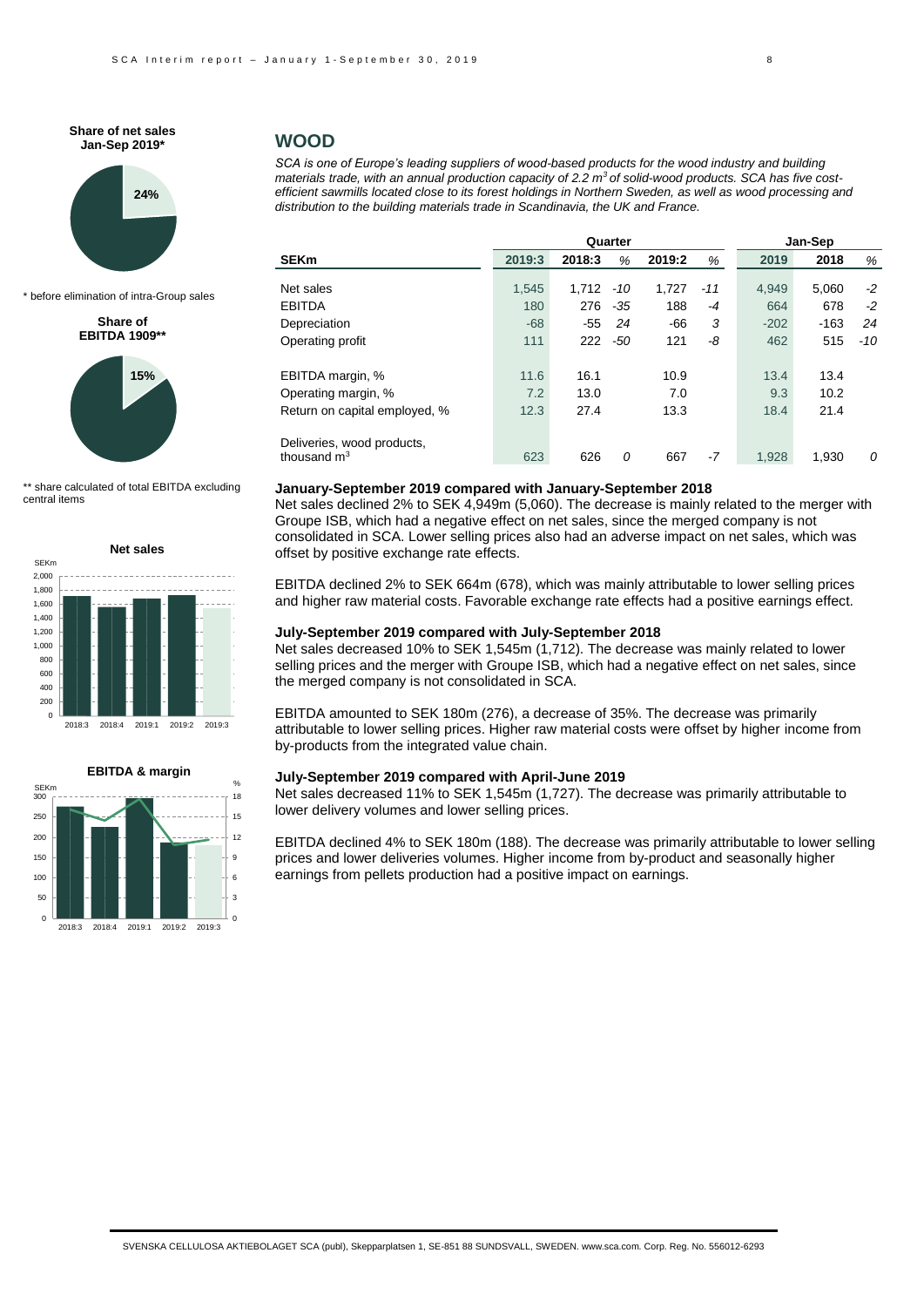**Share of net sales Jan-Sep 2019\***



\* before elimination of intra-Group sales

#### **Share of EBITDA 1909\*\***



\*\* share calculated of total EBITDA excluding central items





## **PULP**

*SCA produces market pulp at Östrand pulp mill. The expansion of the mill was completed in the summer of* 2018. Östrand is now one of the largest and most cost-efficient production lines for softwood kraft pulp in the *world. Together with thermomechanical pulp production, Östrand's annual capacity amounts to 1 million tonnes. SCA's pulp has high-strength properties, suitable for tissue and specialty paper.*

|                                   | Quarter |        |       |        |       | Jan-Sep |        |     |  |
|-----------------------------------|---------|--------|-------|--------|-------|---------|--------|-----|--|
| <b>SEKm</b>                       | 2019:3  | 2018:3 | %     | 2019:2 | %     | 2019    | 2018   | %   |  |
| Net sales                         | 1,129   | 743    | 52    | 1.214  | $-7$  | 3.477   | 1.817  | 91  |  |
|                                   |         |        |       |        |       |         |        |     |  |
| <b>EBITDA</b>                     | 268     | 273    | $-2$  | 344    | $-22$ | 963     | 339    | 184 |  |
| Depreciation                      | $-141$  | -96    | 47    | $-132$ | 7     | $-402$  | $-224$ | 79  |  |
| Operating profit                  | 128     | 177    | $-28$ | 213    | $-40$ | 562     | 115    | 389 |  |
| EBITDA margin, %                  | 23.8    | 36.7   |       | 28.4   |       | 27.7    | 18.7   |     |  |
| Operating margin, %               | 11.3    | 23.8   |       | 17.5   |       | 16.2    | 6.3    |     |  |
| Return on capital employed, %     | 5.4     | 8.4    |       | 8.9    |       | 8.8     | 2.6    |     |  |
| Deliveries, pulp, thousand tonnes | 205     | 105    | 95    | 201    | 2     | 574     | 280    | 105 |  |

The expanded pulp mill was put into operation in June 2018 following an expansion stop in the second quarter of 2018. Production during the third quarter of 2019 was about 215,000 tonnes. Following the start-up curve, production is expected to gradually increase until the end of 2019.

### **January-September 2019 compared with January-September 2018**

Net sales increased 91% to SEK 3,477m (1,817). This increase was primarily attributable to higher delivery volumes due to the ramp-up of the expanded pulp mill. The expansion stop in Östrand in the comparative period had a negative impact on delivery volumes for the second quarter of 2018. Lower selling prices had an adverse impact on net sales.

EBITDA improved 184% to SEK 963m (339), which is mainly related to higher delivery volumes due to the ramp-up of the expanded pulp mill and lower costs for the expansion stop of SEK 0m (236). In addition, earnings were positively impacted by a better energy balance in the expanded mill and favorable exchange rate effects. Lower selling prices and higher raw material costs had a negative impact on earnings.

# **July-September 2019 compared with July-September 2018**

Net sales increased 52% to SEK 1,129m (743). This increase was primarily attributable to higher delivery volumes due to the ramp-up of the expanded pulp mill. Lower selling prices had an adverse impact on net sales.

EBITDA totaled SEK 268m (273). Lower selling prices and higher raw material costs had an adverse impact on earnings, which was offset by higher delivery volumes due to the ramp-up of the expanded pulp mill and a better energy balance.

### **July-September 2019 compared with April-June 2019**

Net sales declined 7% to SEK 1,129m (1,214). The decrease was related to lower selling prices.

EBITDA declined 22% to SEK 268m (344), which was mainly due to lower selling prices and slightly higher raw material costs. Positive exchange rate effects had a positive earnings effect.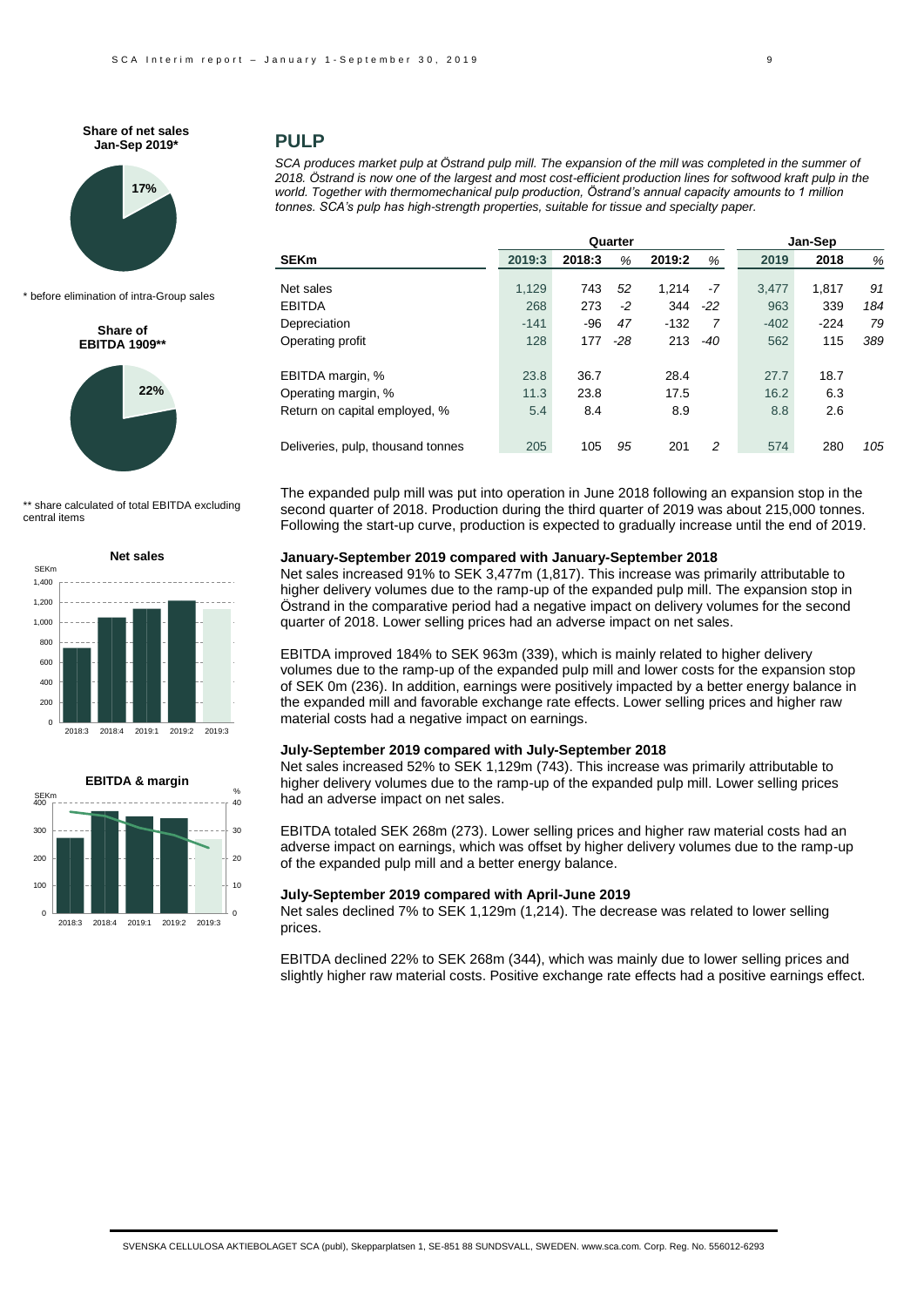**Share of net sales Jan-Sep 2019\***



\* before elimination of intra-Group sales

**Share of EBITDA 1909\*\*** 



\*\* share calculated of total EBITDA excluding central items





## **PAPER**

*SCA produces kraftliner – paper for corrugated transport packaging – and publication paper for magazines,*  catalogs and commercial print. SCA is Europe's largest independent producer of kraftliner, with a total *capacity of 865,000 tonnes per year. Kraftliner is produced at the paper mills in Munksund, Piteå, and in Obbola, Umeå. Publication paper is produced at the Ortviken paper mill in Sundsvall, with a capacity of 775,000 tonnes per year.*

|                                                                                    |        | Quarter |       | Jan-Sep |    |        |        |       |
|------------------------------------------------------------------------------------|--------|---------|-------|---------|----|--------|--------|-------|
| <b>SEKm</b>                                                                        | 2019:3 | 2018:3  | %     | 2019:2  | %  | 2019   | 2018   | %     |
| Net sales                                                                          | 2,380  | 2.413   | $-1$  | 2,375   | 0  | 7.121  | 7,222  | $-1$  |
| <b>EBITDA</b>                                                                      | 577    | 728     | $-21$ | 489     | 18 | 1,682  | 1,932  | $-13$ |
| Depreciation                                                                       | $-140$ | $-137$  | 2     | $-140$  | 0  | $-417$ | $-408$ | 2     |
| Operating profit                                                                   | 436    | 592     | $-26$ | 350     | 25 | 1.265  | 1,524  | $-17$ |
| EBITDA margin, %                                                                   | 24.2   | 30.2    |       | 20.6    |    | 23.6   | 26.7   |       |
| Operating margin, %                                                                | 18.3   | 24.5    |       | 14.7    |    | 17.8   | 21.1   |       |
| Return on capital employed, %                                                      | 24.7   | 37.4    |       | 19.2    |    | 24.3   | 30.4   |       |
| Deliveries, kraftliner, thousand tonnes<br>Deliveries, publication paper, thousand | 221    | 198     | 12    | 212     | 4  | 626    | 608    | 3     |
| tonnes                                                                             | 181    | 173     | 5     | 170     | 6  | 525    | 545    | -4    |

### **January-September 2019 compared with January-September 2018**

Net sales declined 1% to SEK 7,121m (7,222). Lower selling prices for kraftliner had an adverse impact on net sales, which was offset by higher selling prices for publication paper and positive exchange rate effects.

EBITDA decreased 13% to SEK 1,682m (1,932) The decrease was primarily attributable to lower selling prices for kraftliner and higher raw material costs. Higher selling prices for publication paper and positive exchange rate effects had a positive impact on earnings. The cost of planned maintenance stops amounted to SEK 63m (34).

### **July-September 2019 compared with July-September 2018**

Net sales declined 1% to SEK 2,380m (2,413). The decrease was primarily attributable to lower selling prices for kraftliner, which was offset by positive exchange rate effects and higher prices for publication paper.

EBITDA amounted to SEK 577m (728), a decrease of 21%. The decrease was mainly explained by lower selling prices for kraftliner and higher raw material costs. Higher delivery volumes for kraftliner and favorable exchange rate effects had a positive earnings effect.

### **July-September 2019 compared with April-June 2019**

Net sales were in line with the preceding quarter and amounted to SEK 2,380m (2,375). Lower selling prices for kraftliner and publication paper were offset by higher delivery volumes for both kraftliner and publication paper.

EBITDA improved 18% to SEK 577m (489). The increase was primarily related to lower costs for planned maintenance stops of SEK 0m (63), higher delivery volumes and a positive non-recurring effect from the divestment of the terminal in Rotterdam. Lower selling prices for both kraftliner and publication paper had an adverse impact on earnings.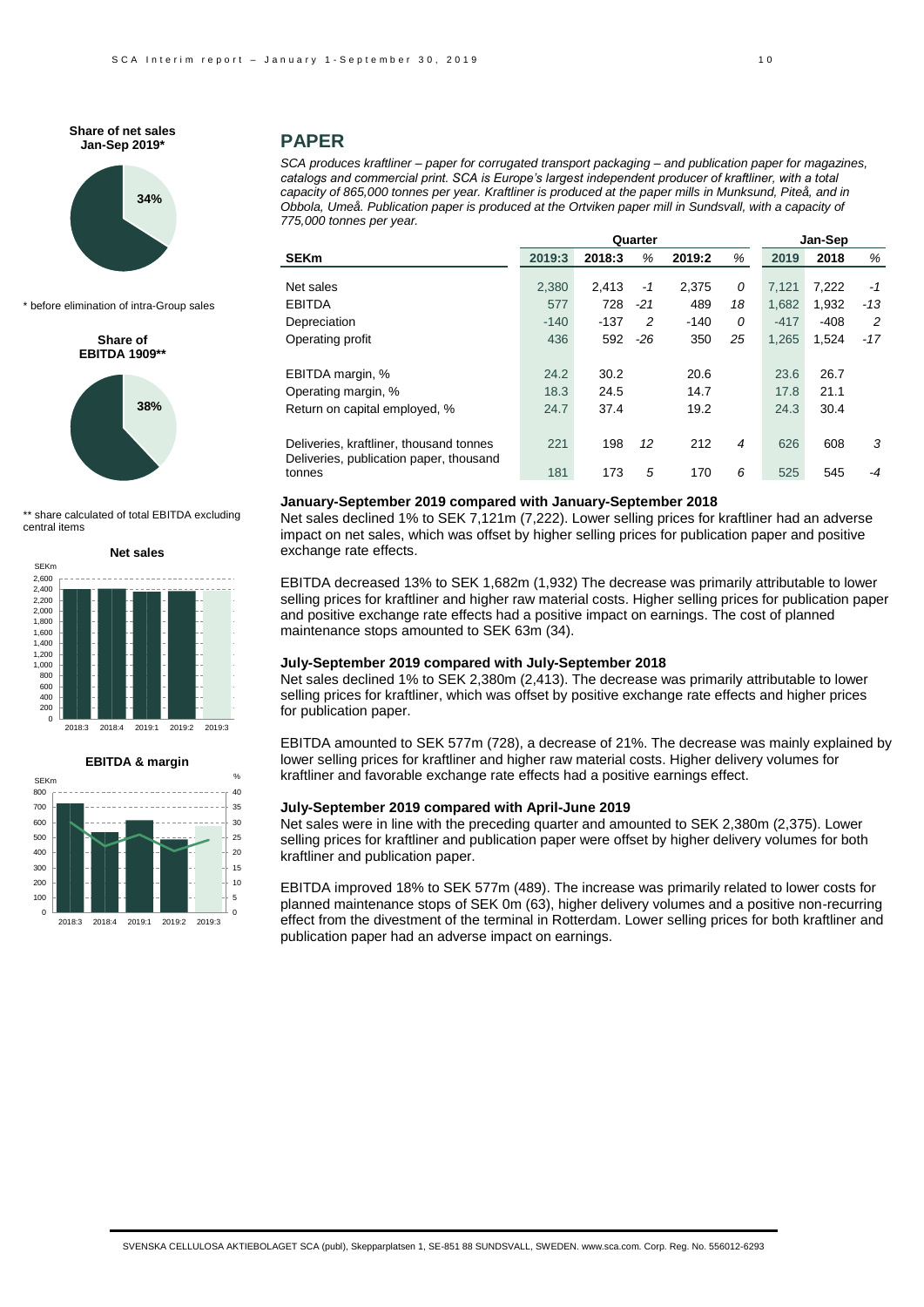# **RENEWABLE ENERGY**

SCA's forest assets and industrial operations provide the company with significant potential to develop new business opportunities in the field of renewable energy. Greater value creation from by-products from the forest and industry create conditions for profitable and sustainable growth.

SCA is now one of Europe's largest producers of forest-based bioenergy, with a total production of about 9 TWh per year. In Sweden, SCA has three pellets factories that have an annual production capacity of 300,000 tonnes.

SCA leases out forest land for wind power production. At the end of the third quarter of 2019, 359 wind turbines were operating on SCA's land with an annual production of 2.9 TWh, which corresponds to approximately 15% of the total wind power production in Sweden.

During the third quarter, agreements were signed for two new wind power projects with a total of 83 turbines and an annual production of 1.3 TWh. Together with previously agreed, but not yet completed, projects, production on SCA's land is expected to increase to 8.0 TWh by 2022.

The expanded pulp mill in Östrand will produce 1.2 TWh of green electricity, corresponding to almost 1% of Sweden's total electricity production. The mill is self-sufficient in electricity and the surplus of 0.5 TWh is sold on the electricity market.

SCA also develops products for the next-generation of biofuels and green chemicals.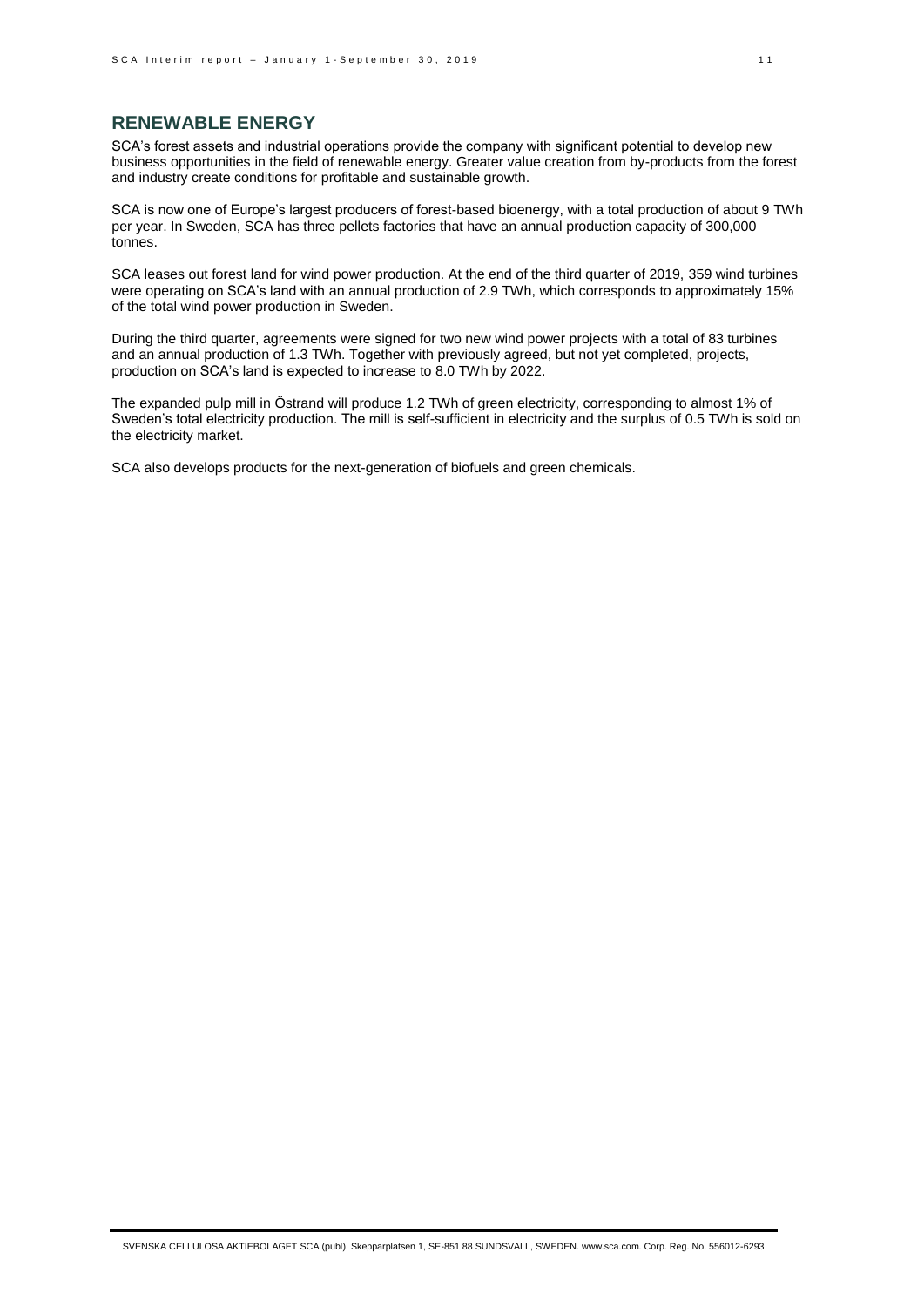# **SHARE DISTRIBUTION**

| <b>September 30, 2019</b>   | Class A    | <b>Class B</b> | Total       |
|-----------------------------|------------|----------------|-------------|
| Registered number of shares | 64.587.672 | 637.754.817    | 702.342.489 |

At the end of the period, the proportion of Class A shares was 9.2%. No change was made to Class A and Class B shares during the third quarter. The total number of votes in the company amounts to 1,283,631,537.

## **FUTURE REPORTS**

The year-end report will be published on January 30, 2020.

# **INVITATION TO PRESS CONFERENCE ON INTERIM REPORT FOR THE THIRD QUARTER OF 2019**

Members of the media and analysts are hereby invited to attend a press conference where this interim report will be presented by the President and CEO, Ulf Larsson, and CFO, Toby Lawton.

Time: Wednesday, October 30, 2019 at 10:00 a.m.

Venue: Kreugersalen, Tändstickspalatset, Västra Trädgårdsgatan 15 in Stockholm, Sweden.

The press conference will be webcast live a[t www.sca.com.](http://www.sca.com/) It is also possible to participate by telephone by calling:

| Sweden: | +46 (0)8 5069 2180  |
|---------|---------------------|
| UK:     | +44 (0) 2071 928000 |
| US:     | +1 631 510 7495     |

Specify "SCA" or the conference ID: 9166467.

Sundsvall, October 30, 2019

SVENSKA CELLULOSA AKTIEBOLAGET SCA (publ)

Ulf Larsson President and CEO

## **For further information, please contact**

Toby Lawton, CFO, +46 (0)60 19 31 09 Andreas Ewertz, Investor Relations Director, +46 (0)60 19 31 97

#### **Please note**:

This is information that SCA is obliged to make public pursuant to the EU Market Abuse Regulation and the Securities Markets Act. This report has been prepared in both Swedish and English versions. In case of variations in the content between the two versions, the Swedish version shall govern. The information was submitted for publication, through the agency of the contact person set out below, on October 30, 2019 at 08:00 a.m. CET. The report has not been reviewed by the company's auditors.

Björn Lyngfelt, Vice President, Communications, +46 (0)60 19 34 98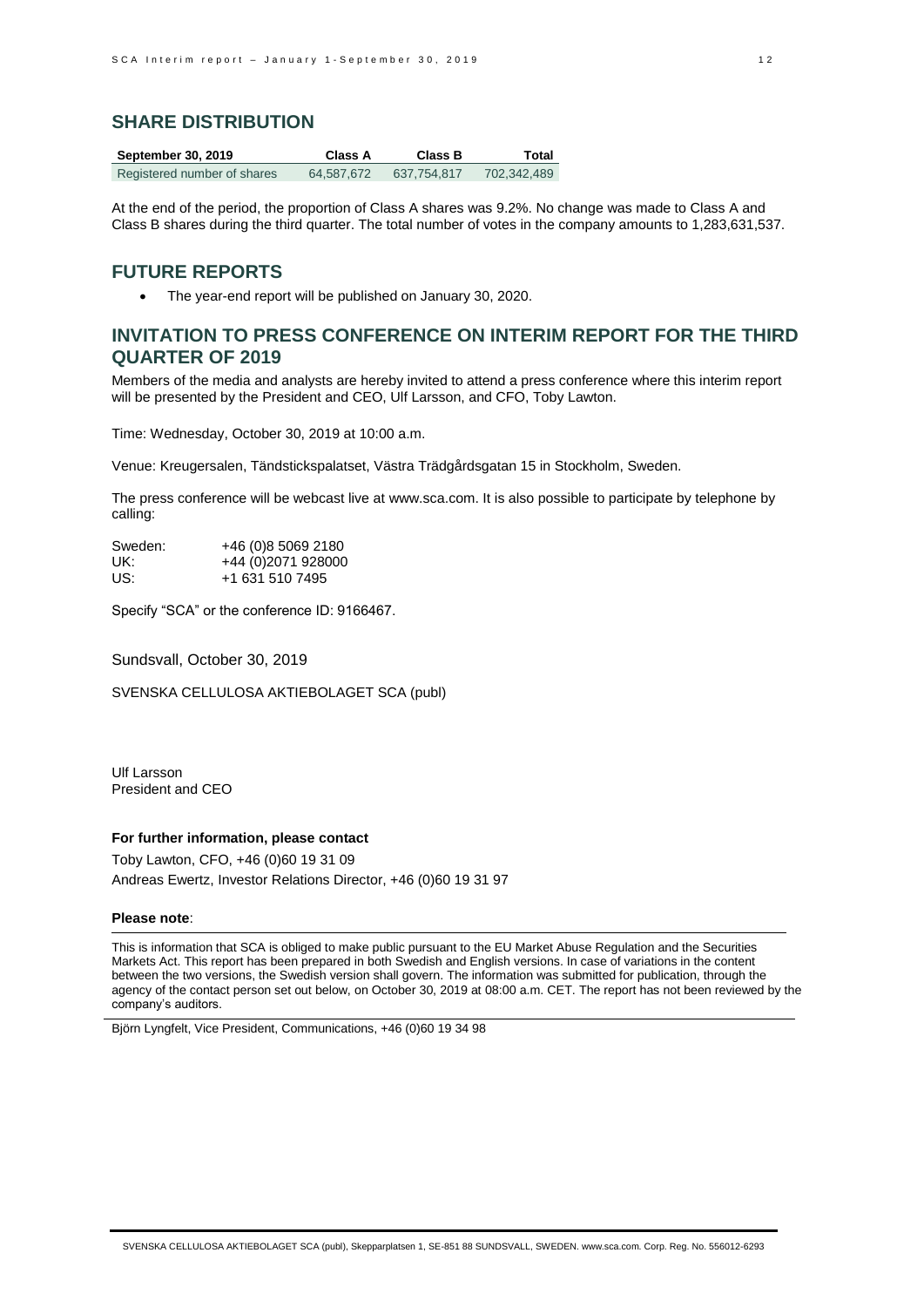# **CONSOLIDATED STATEMENT OF PROFIT OR LOSS**

|                                                      |          | Quarter  |       |          |                  |                | Jan-Sep  |                  |
|------------------------------------------------------|----------|----------|-------|----------|------------------|----------------|----------|------------------|
| <b>SEKm</b>                                          | 2019:3   | 2018:3   | %     | 2019:2   | %                | 2019           | 2018     | %                |
| Net sales                                            | 4,975    | 4,759    | 5     | 5,228    | $-5$             | 15,279         | 13,829   | 10               |
| Other income                                         | 570      | 372      | 53    | 453      | 26               | 1,593          | 1,333    | 20               |
| Change in inventories                                | $-54$    | 289      |       | 48       |                  | 190            | 352      |                  |
| Change in value in biological assets                 | 208      | 197      | 6     | 54       | 285              | 494            | 515      | $-4$             |
| Raw materials and consumables                        | $-1,905$ | $-1,800$ | 6     | $-1,869$ | $\overline{c}$   | $-5,799$       | $-5,078$ | 14               |
| Personnel costs                                      | $-685$   | $-696$   | $-2$  | $-807$   | $-15$            | $-2,259$       | $-2,214$ | $\overline{c}$   |
| Other external costs                                 | $-1,746$ | $-1,573$ | 11    | $-1,767$ | $-1$             | $-5,237$       | $-4,981$ | 5                |
| Share of profits of associates                       |          | 0        |       | 0        |                  | $\overline{2}$ | 1        |                  |
| <b>EBITDA</b>                                        | 1,364    | 1,549    | $-12$ | 1,340    | $\boldsymbol{2}$ | 4,264          | 3,758    | 13               |
| Depreciation                                         | $-409$   | $-323$   | 27    | $-397$   | 3                | $-1,198$       | $-899$   | 33               |
| <b>Operating profit</b>                              | 955      | 1,226    | $-22$ | 943      | $\mathbf{1}$     | 3,066          | 2,859    | $\overline{7}$   |
| <b>Financial items</b>                               | $-26$    | -8       |       | $-45$    |                  | $-101$         | $-11$    |                  |
| <b>Profit before tax</b>                             | 929      | 1,218    | $-24$ | 898      | 3                | 2,965          | 2,848    | $\boldsymbol{4}$ |
| Tax                                                  | $-172$   | $-227$   |       | $-194$   |                  | $-596$         | $-49$    |                  |
| Net Profit for the period from continuing operations | 757      | 991      | $-24$ | 704      | 8                | 2,369          | 2,799    | $-15$            |
| Earnings per share SEK                               | 1.08     | 1.41     |       | 1.00     |                  | 3.37           | 3.99     |                  |
|                                                      |          |          |       |          |                  |                |          |                  |
| Earnings attributable to:                            |          |          |       |          |                  |                |          |                  |
| Owners of the parent                                 | 757      | 991      |       | 704      |                  | 2,369          | 2,799    |                  |
|                                                      |          |          |       |          |                  |                |          |                  |
| Average no. of shares, millions                      | 702.3    | 702.3    |       | 702.3    |                  | 702.3          | 702.3    |                  |
|                                                      |          |          |       |          |                  |                |          |                  |
| Margins (%)                                          |          |          |       |          |                  |                |          |                  |
| <b>EBITDA</b> margin                                 | 27.4     | 32.5     |       | 25.6     |                  | 27.9           | 27.2     |                  |
| Operating margin                                     | 19.2     | 25.8     |       | 18.0     |                  | 20.1           | 20.7     |                  |
| Net margin                                           | 15.2     | 20.8     |       | 13.5     |                  | 15.5           | 20.2     |                  |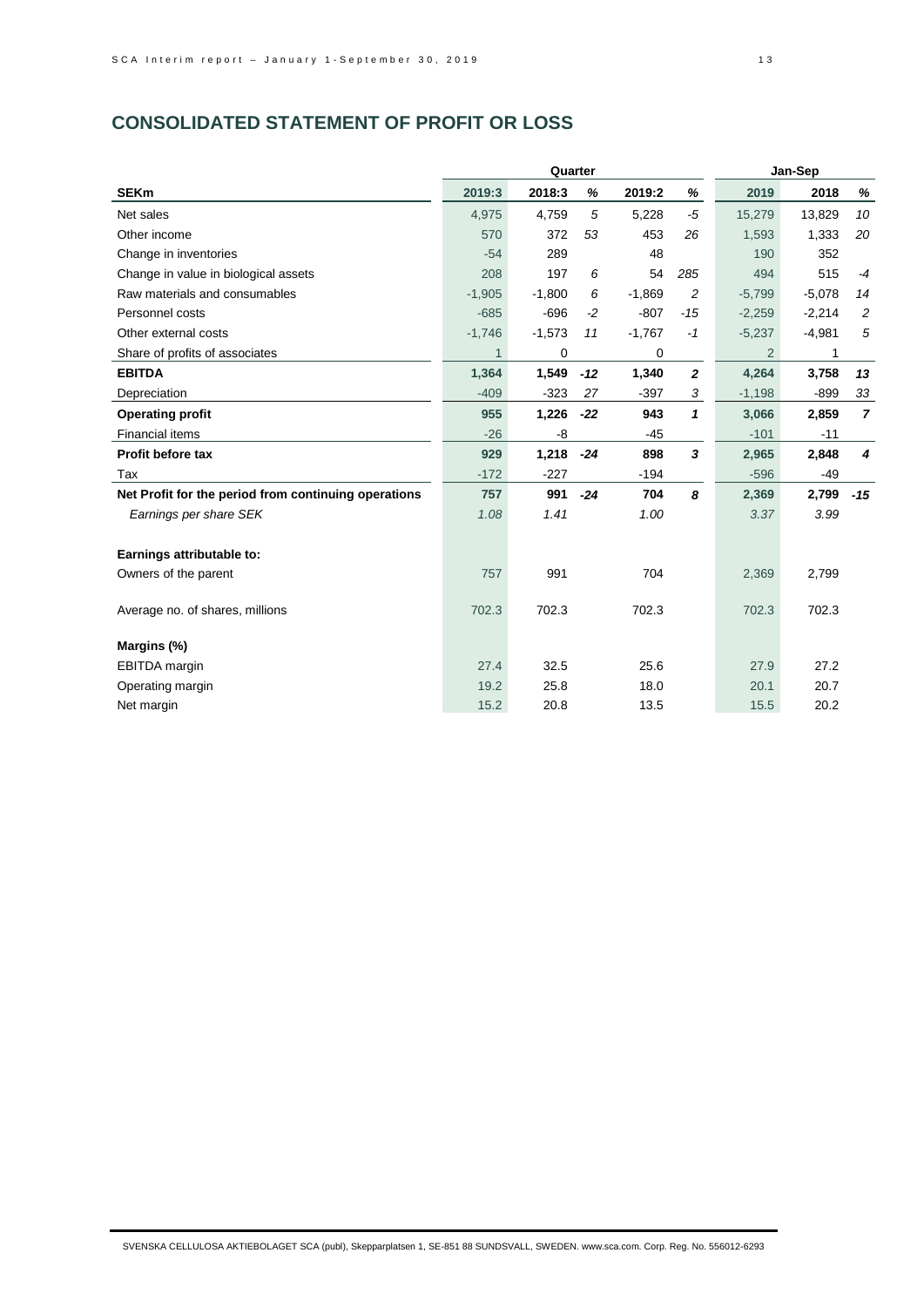# **CONSOLIDATED STATEMENT OF COMPREHENSIVE INCOME**

|                                                                                     |          | Quarter |                          | Jan-Sep        |          |
|-------------------------------------------------------------------------------------|----------|---------|--------------------------|----------------|----------|
| <b>SEKm</b>                                                                         | 2019:3   | 2018:3  | 2019:2                   | 2019           | 2018     |
| Profit for the period, continuing operations                                        | 757      | 991     | 704                      | 2,369          | 2,799    |
| Other comprehensive income for the period:                                          |          |         |                          |                |          |
| Items that may not be reclassified to the income statement                          |          |         |                          |                |          |
| Transitional effect on on the introduction of new accounting standards              |          |         |                          |                |          |
| Result from Equity investments recognized at fair value                             |          |         | $-2$                     | $-2$           | $\Omega$ |
| Revaluation of defined benefit pension plans                                        | 55       | 286     | 1                        | 91             | $-137$   |
| Income tax attributable to components of other comprehensive income                 | $-13$    | $-59$   | $-1$                     | $-18$          | 36       |
| Total                                                                               | 42       | 227     | $-2$                     | 71             | $-101$   |
| Items that have been or may be reclassified subsequently to the<br>income statement |          |         |                          |                |          |
| Available-for-sale financial assets                                                 |          | 0       | $\overline{\phantom{a}}$ | $\overline{0}$ | $\Omega$ |
| Cash flow hedges                                                                    | $-51$    | 54      | $-1$                     | $-256$         | 5        |
| Translation differences in foreign operations                                       | 16       | $-7$    | 5                        | 35             | 19       |
| Income tax attributable to components of other comprehensive income                 | 11       | $-4$    | 0                        | 53             | 9        |
| <b>Total</b>                                                                        | $-24$    | 43      | 4                        | $-168$         | 33       |
| Other comprehensive income for the period, net of tax                               | 18       | 270     | $\mathbf{2}$             | $-97$          | -68      |
| Total comprehensive income for the period                                           | 775      | 1,261   | 706                      | 2,272          | 2,731    |
| Total comprehensive income attributable to:                                         |          |         |                          |                |          |
| Owners of the parent                                                                | 775      | 1,261   | 706                      | 2,272          | 2,731    |
| Non-controlling interests                                                           | $\Omega$ | 0       | $\Omega$                 | $\Omega$       | 0        |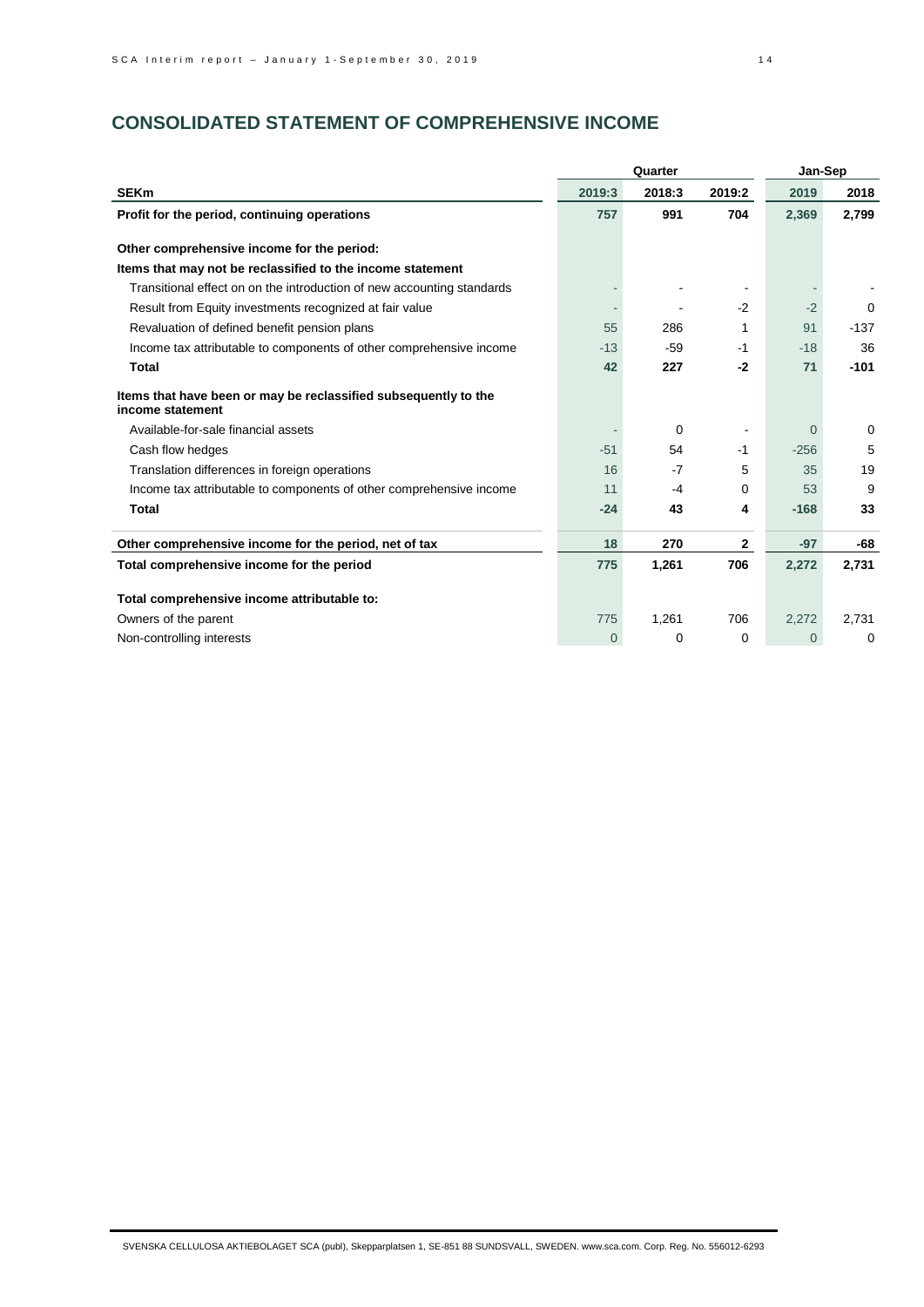# **CONDENSED CONSOLIDATED BALANCE SHEET**

| <b>SEKm</b>                                | Sep 30, 2019 | Dec 31, 2018 |
|--------------------------------------------|--------------|--------------|
| <b>ASSETS</b>                              |              |              |
| <b>Non-current assets</b>                  |              |              |
| Goodwill and other intangible assets       | 197          | 128          |
| Buildings, land, machinery and equipment   | 18,293       | 18,713       |
| <b>Biological assets</b>                   | 33,267       | 32,065       |
| Right-of-use assets                        | 850          |              |
| Other non-current assets                   | 1,184        | 788          |
| <b>Total non-current assets</b>            | 53,791       | 51,694       |
| <b>Current assets</b>                      |              |              |
| Inventories                                | 4,792        | 4,499        |
| Trade receivables                          | 2,987        | 2,629        |
| Other current receivables                  | 690          | 1,079        |
| Cash and cash equivalents                  | 507          | 648          |
| <b>Total current assets</b>                | 8,976        | 8,855        |
| <b>Total assets</b>                        | 62,767       | 60,549       |
| <b>EQUITY AND LIABILITIES</b>              |              |              |
| <b>Equity</b>                              |              |              |
| <b>Owners of the Parent</b>                |              |              |
| Share capital                              | 2,350        | 2,350        |
| Share premium                              | 6,830        | 6,830        |
| Reserves                                   | $-299$       | $-113$       |
| Retained earnings                          | 31,206       | 29,995       |
| <b>Non-controlling interests</b>           | $\bf{0}$     |              |
| <b>Total equity</b>                        | 40,087       | 39,062       |
|                                            |              |              |
| <b>Non-current liabilities</b>             |              |              |
| Non-current financial liabilities          | 6,914        | 5,263        |
| Provisions for pensions                    | 560          | 528          |
| Deferred tax liabilities                   | 8,462        | 8,269        |
| Other non-current liabilities & provisions | 104          | 115          |
| <b>Total non-current liabilities</b>       | 16,040       | 14,175       |
| <b>Current liabilities</b>                 |              |              |
| <b>Current financial liabilities</b>       | 1,972        | 2,562        |
| Trade payables                             | 3,304        | 3,368        |
| Other current liabilities                  | 1,364        | 1,382        |
| <b>Total current liabilities</b>           | 6,640        | 7,312        |
| <b>Total liabilities</b>                   | 22,680       | 21,487       |
| <b>Total liabilities and equity</b>        | 62,767       | 60,549       |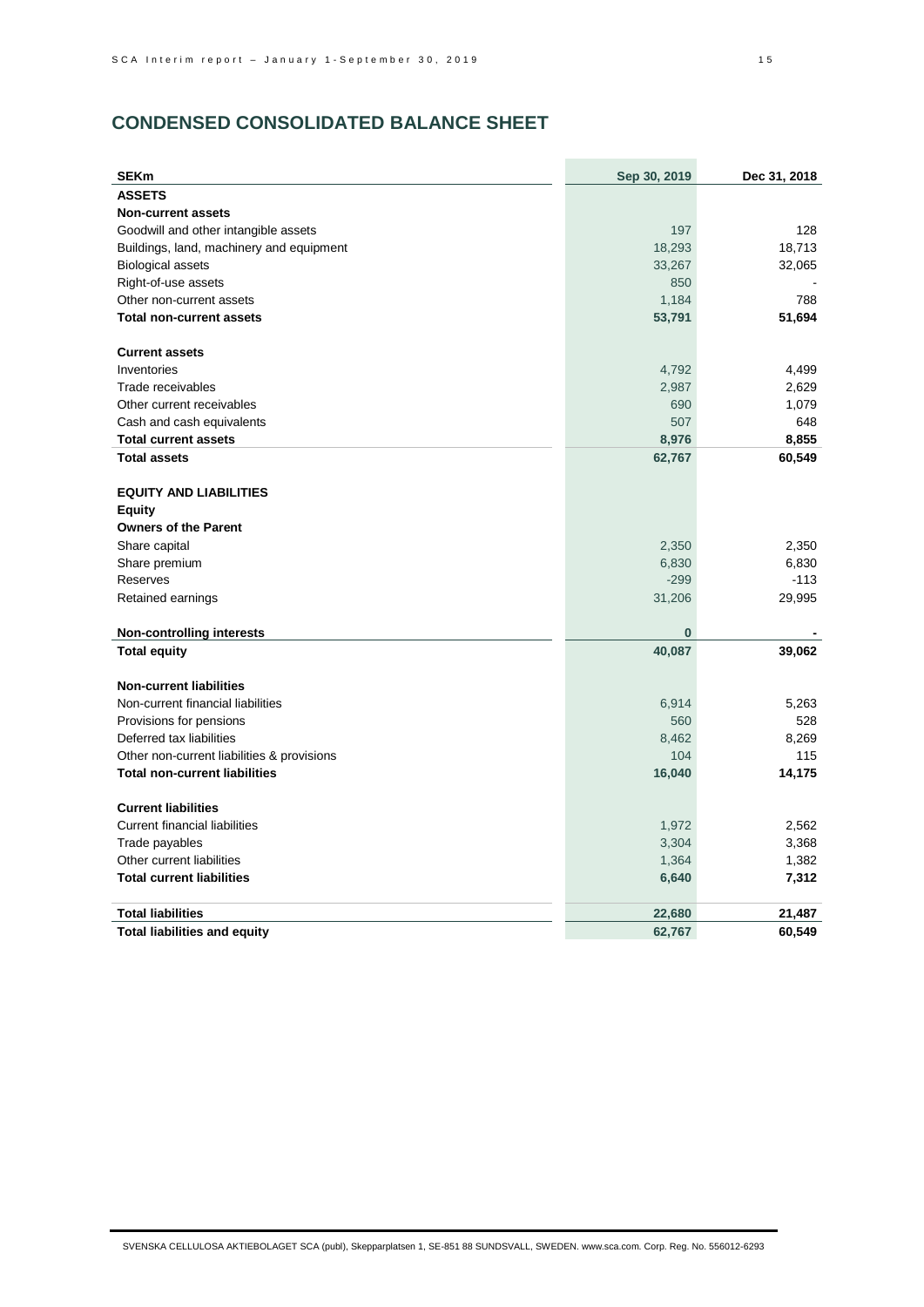# **CONSOLIDATED STATEMENT OF CHANGES IN EQUITY**

|                                                                    | Jan-Sep  | <b>Full year</b> |
|--------------------------------------------------------------------|----------|------------------|
| <b>SEKm</b>                                                        | 2019     | 2018             |
| Attributable to owners of the parent                               |          |                  |
| Opening balance, January 1                                         | 39,062   | 36,751           |
| Total comprehensive income for the period                          | 2,272    | 3,397            |
| Cash flow hedge transferred at cost of hedged investments          | $-21$    | $-34$            |
| Tax on cash flow hedge transferred at cost of hedged investments   |          | 7                |
| Cash dividend                                                      | $-1,229$ | $-1,054$         |
| Acquisition of non-controlling interests                           | $\Omega$ | $\Omega$         |
| Remeasurement effect upon acquisition of non-controlling interests | $-1$     | $-5$             |
| <b>Closing balance</b>                                             | 40,087   | 39,062           |
| <b>Non-controlling interests</b>                                   |          |                  |
| Opening balance, January 1                                         |          | 2                |
| Total comprehensive income for the period                          |          | $-2$             |
| Acquisition of non-controlling interests                           | $\Omega$ |                  |
| <b>Closing balance</b>                                             | n        |                  |
| Total equity, closing balance                                      | 40,087   | 39,062           |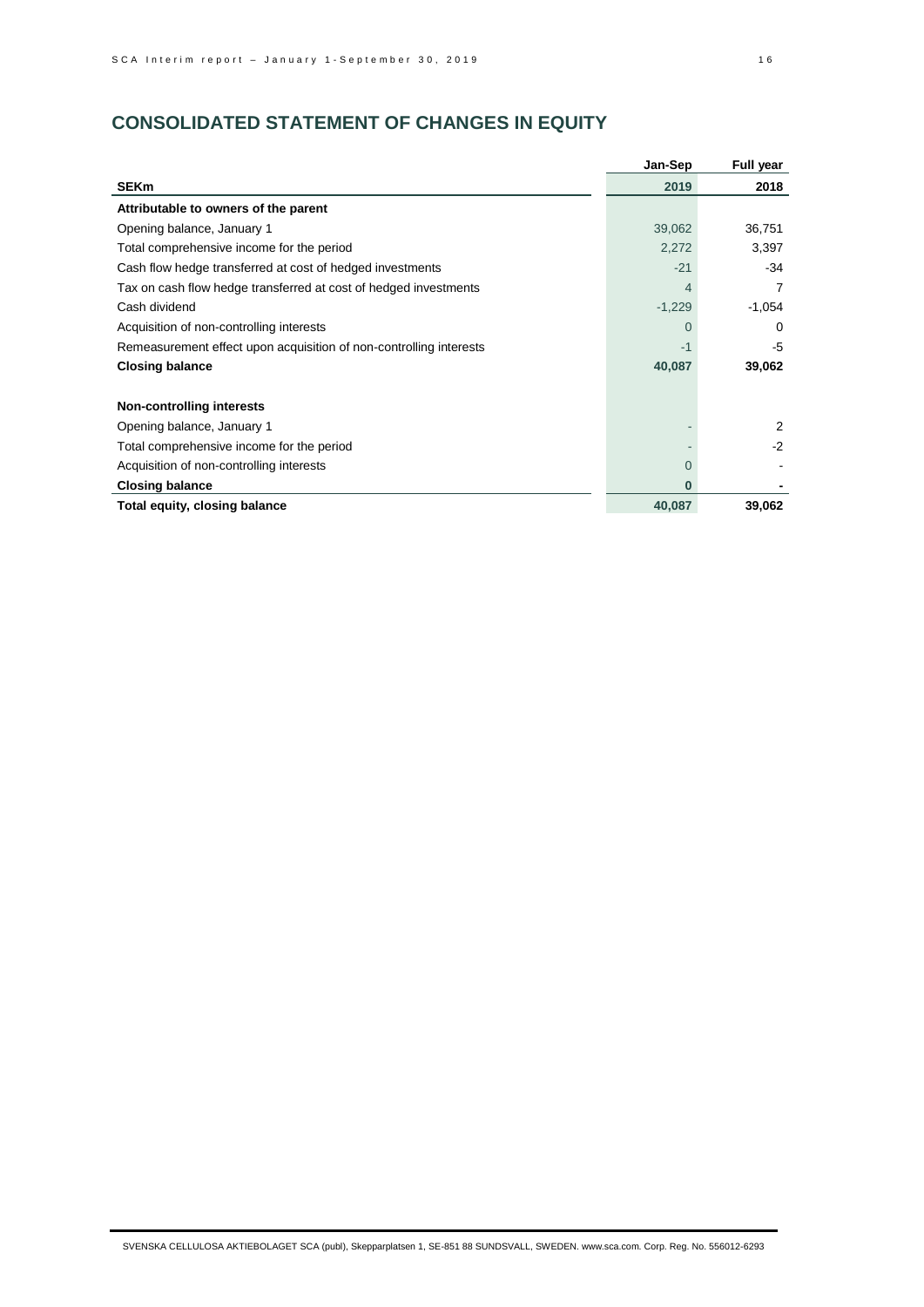# **CONSOLIDATED CASH FLOW STATEMENT**

| <b>SEKm</b><br>2019<br>2018<br><b>Operating activities</b><br>Profit before tax<br>2,848<br>2,965<br>Adjustment for non-cash items <sup>1</sup><br>362<br>307 |
|---------------------------------------------------------------------------------------------------------------------------------------------------------------|
|                                                                                                                                                               |
|                                                                                                                                                               |
|                                                                                                                                                               |
|                                                                                                                                                               |
| $-464$<br>Paid tax<br>$-15$                                                                                                                                   |
| Cash flow from operating activities before changes in working capital<br>2,863<br>3,140                                                                       |
| Cash flow from changes in working capital                                                                                                                     |
| Change in inventories<br>$-394$<br>$-386$                                                                                                                     |
| $-98$<br>$-710$<br>Change in operating receivables                                                                                                            |
| 159<br>Change in operating liabilities<br>478                                                                                                                 |
| Cash flow from operating activities<br>2,538<br>2,514                                                                                                         |
| <b>Investing activities</b>                                                                                                                                   |
| Acquisitions<br>$-857$<br>0                                                                                                                                   |
| <b>Divestments</b><br>370                                                                                                                                     |
| $-704$<br>$-530$<br>Current capital expenditures in non-current assets, net                                                                                   |
| Strategic capital expenditures in non-current assets<br>$-362$<br>$-1,705$                                                                                    |
| Acquisition of financial asset<br>$-26$                                                                                                                       |
| Cash flow from investing activities<br>$-2,235$<br>$-1,579$                                                                                                   |
| <b>Financing activities</b>                                                                                                                                   |
| Loans raised<br>2,680<br>1,181                                                                                                                                |
| $-1,913$<br>Amortization of loans<br>$-1,068$                                                                                                                 |
| Dividend<br>$-1,229$<br>$-1,054$                                                                                                                              |
| Cash flow from financing activities<br>$-1,116$<br>-287                                                                                                       |
| Net cash flow for the period<br>$-157$<br>-8                                                                                                                  |
| Cash and cash equivalents at the beginning of the period<br>648<br>538                                                                                        |
| Translation differences in cash and cash equivalents<br>16<br>12 <sup>2</sup>                                                                                 |
| 542<br>Cash and cash equivalents at the end of the period<br>507                                                                                              |
| Cash flow from operating activities per share SEK<br>3.58<br>3.61                                                                                             |
| <sup>1</sup> Depreciation/amortization and impairment of non-current assets<br>1,199<br>899                                                                   |
| Fair-value measurement of biological assets<br>$-494$<br>$-515$                                                                                               |
| $-26$<br>Gains/loss on assets sales and swaps of assets<br>$-24$                                                                                              |
| Other<br>$-317$<br>$-53$<br>Total<br>362<br>307                                                                                                               |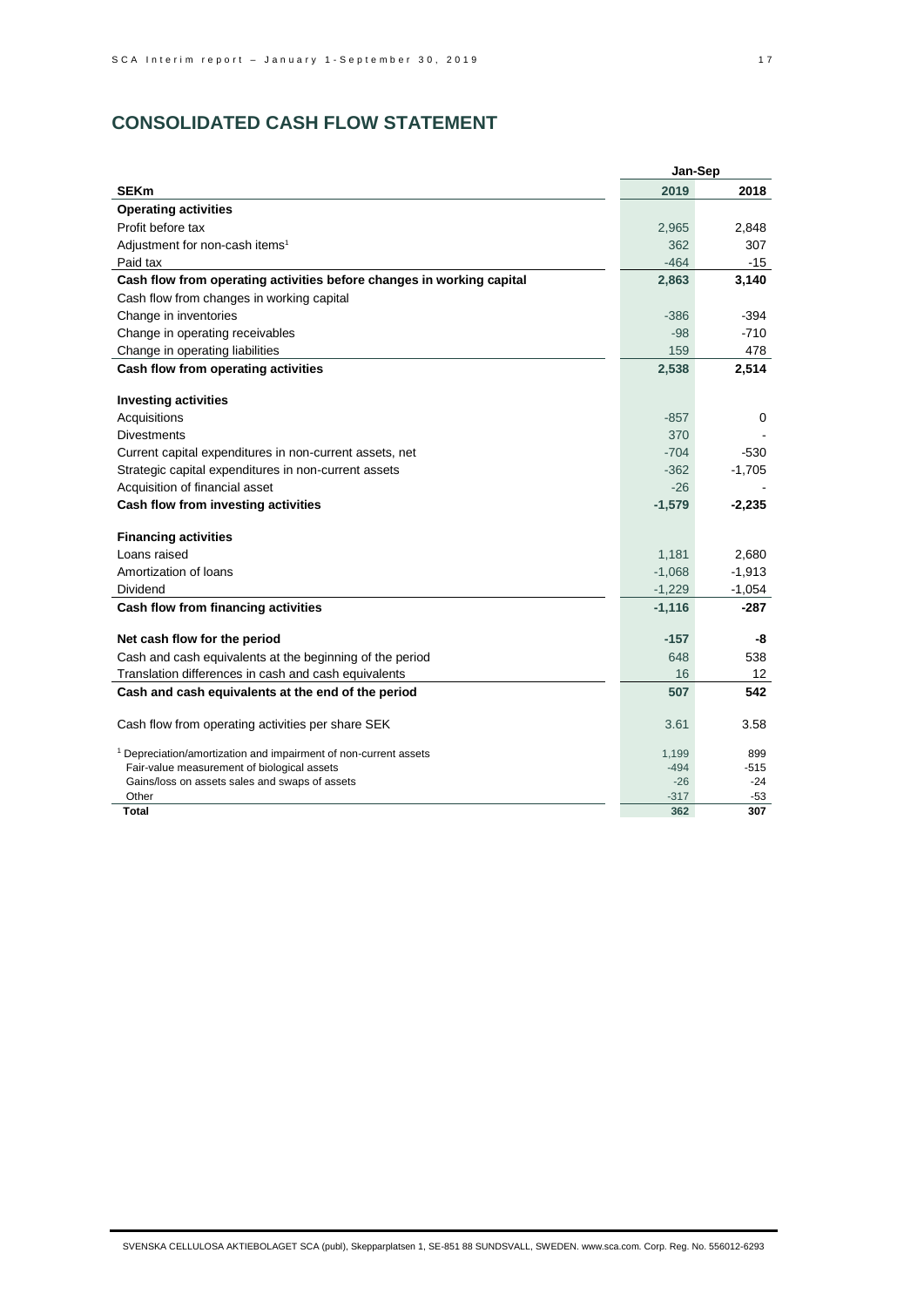# **INCOME STATEMENT PARENT COMPANY**

|                                               | Jan-Sep  |        |
|-----------------------------------------------|----------|--------|
| <b>SEKm</b>                                   | 2019     | 2018   |
| Other operating income                        | 194      | 186    |
| Other operating expenses                      | $-138$   | $-131$ |
| Personnel costs                               | $-66$    | -81    |
| <b>EBITDA</b>                                 | $-10$    | $-26$  |
| Depreciation                                  | $-65$    | $-57$  |
| <b>Operating profit</b>                       | $-75$    | -83    |
| Result from participations in Group companies | $\Omega$ | 850    |
| <b>Financial items</b>                        | 68       | 105    |
| Profit before tax                             | $-7$     | 872    |
| Appropriations and tax                        | 1,259    | 1,088  |
| Profit for the period                         | 1,252    | 1,960  |

Other operating income was mainly related to remuneration for the granting of felling rights for the Parent Company's forest land.

# **BALANCE SHEET PARENT COMPANY**

| <b>SEKm</b>                              | Sep 30, 2019 | Dec 31, 2018 |
|------------------------------------------|--------------|--------------|
| Tangible non-current assets              | 8,517        | 8,489        |
| Financial non-current assets             | 4,780        | 4,838        |
| <b>Total non-current assets</b>          | 13,297       | 13,327       |
| <b>Current assets</b>                    | 16,633       | 17,699       |
| <b>Total assets</b>                      | 29,930       | 31,026       |
|                                          |              |              |
| Restricted equity                        | 11,373       | 11,373       |
| Non-restricted equity                    | 8,404        | 8,381        |
| <b>Total equity</b>                      | 19,777       | 19,754       |
| Provisions                               | 1,582        | 1,575        |
| Non-current liabilities                  | 6,197        | 5,255        |
| <b>Current liabilities</b>               | 2,374        | 4,442        |
| Total equity, provisions and liabilities | 29,930       | 31,026       |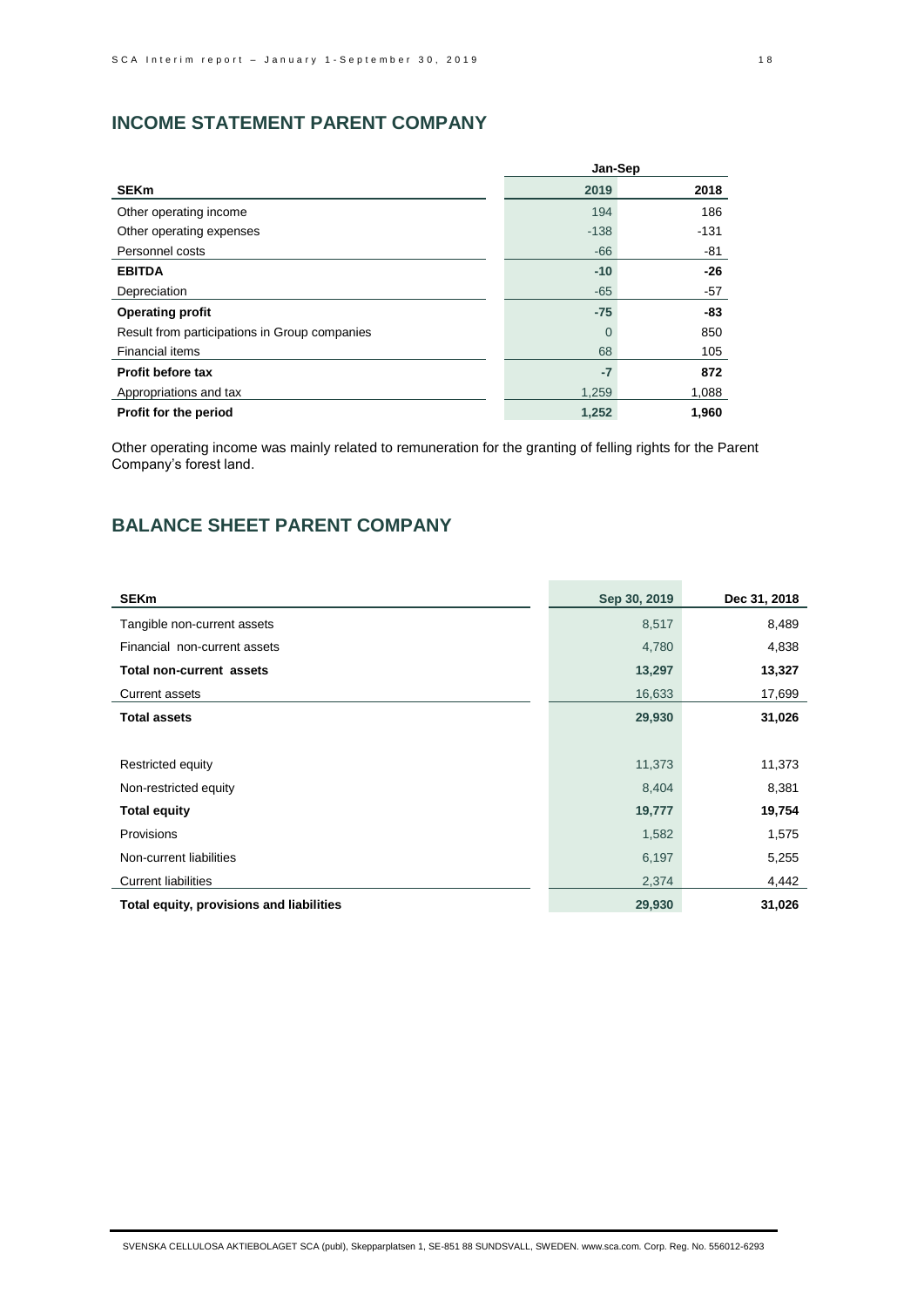# **NOTES**

# **1. ACCOUNTING PRINCIPLES**

This interim report has been prepared in accordance with IAS 34 and recommendation RFR 1 of the Swedish Financial Reporting Board, and with regards to the Parent Company, RFR 2. The accounting principles are described in detail in SCA's 2018 Annual Report.

IFRIC 23 Uncertainty over income tax treatments applies from January 1, 2019. This interpretation clarifies how the requirements on accounting and measurement in IAS 12 must be applied when there is uncertainty surrounding the treatment of income tax. The interpretation is to be applied either retrospectively or by applying the modified retrospective approach. SCA has elected to apply the modified retrospective approach, meaning comparative figures are not restated. Following an evaluation of the interpretation, SCA found that the interpretation does not entail any material impact on the Group's balance sheet.

IFRS 16 Leases applies from January 1, 2019 and replaces IAS 17 Leases and associated interpretations. On this date, SCA applied the modified retrospective approach, meaning that comparative figures were not restated.

The lease liability was measured at the present value of the outstanding lease payments and the right-of-use asset for all leases totaling an amount corresponding to the lease liability, adjusted for the prepaid lease payments. The transition does not have any impact on equity. SCA has elected to utilize the available exemption for short-term leases and contracts for which the underlying asset has a low value. SCA has also chosen, on the first date of application, not to remeasure whether a contract is or contains a lease agreement.

On January 1, 2019, SCA recognized a lease liability of SEK 1,211m and a right-of-use asset of SEK 1,223m. The right-of-use asset includes prepaid leasing expenses of SEK 12m. The lease liability resulted in an increase of SEK 1,211m in net debt as of January 1, 2019. At the end of the quarter, the lease liability amounted to SEK 857m. This represents a decrease of SEK 334m compared with the second quarter, primarily as a result of the divestment of the terminal in Rotterdam. The divestment of the terminal only had a limited impact on the lease effect on EBITDA due to a long duration on the lease liability. Right-of-use assets are presented on the line item right-of-use assets in the Group's balance sheet and the lease liability is presented on the line items for non-current financial liabilities and current financial liabilities.

The average incremental borrowing rate on January 1, 2019 was 3.5%.

After the standard came into effect, the right-of-use assets are measured at cost after deduction for accumulated depreciation and any impairment. No impairments were recognized in the third quarter. The measurement of right-of-use assets also encompasses any remeasurement of the lease liability. The liability increases by the interest on the lease liability but is reduced in line with paid lease payments. The measurement of the liability is also to reflect any change in lease fees and a remeasurement is recognized as an adjustment of the right of use.

An estimate of the anticipated full-year effects in 2019 on the Group in total and by segment is presented in the table below:

| <b>SEKm</b>                                    | <b>EBITDA</b> | <b>Depreciations</b> | <b>EBIT</b> | <b>Interest</b> | Result<br>before tax |
|------------------------------------------------|---------------|----------------------|-------------|-----------------|----------------------|
| Forest                                         | 70            | -70                  | 0           |                 |                      |
| Wood                                           | 50            | $-45$                | 5           |                 |                      |
| Pulp                                           | 25            | $-20$                | 5           | $\blacksquare$  |                      |
| Paper                                          | 50            | $-40$                | 10          |                 |                      |
| Other                                          | 5             | -5                   | 0           |                 |                      |
| Estimated effect on consilidated proft or loss | 200           | $-180$               | 20          | -50             | -30                  |

A complete description of the transition to IFRS 16 was presented in SCA's 2018 Annual Report.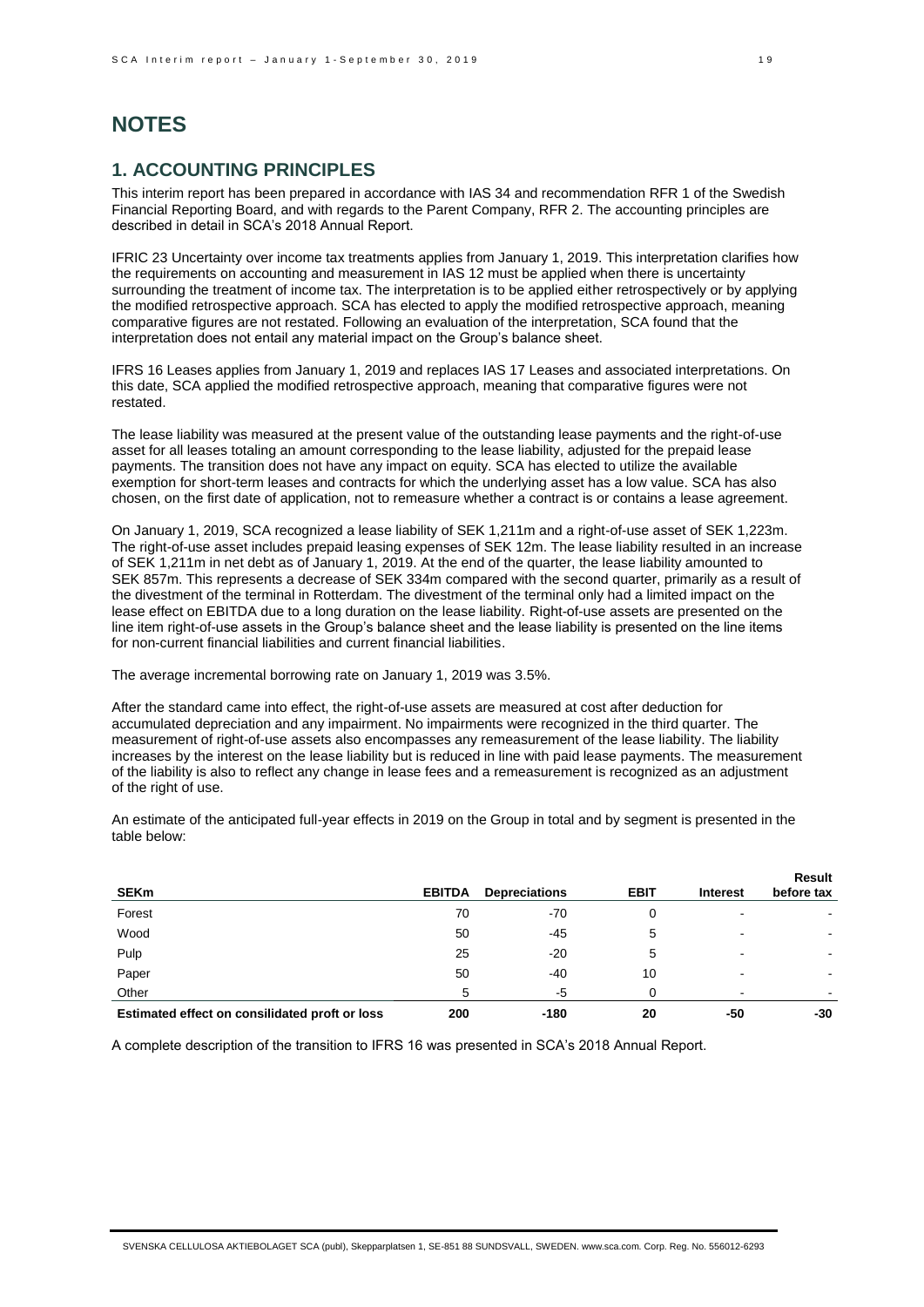# **2. NET SALES PER REGION**

|                    | Jan-Sep |        |
|--------------------|---------|--------|
| <b>MSEK</b>        | 2019    | 2018   |
| Sweden             | 1.914   | 1,975  |
| EU excl. Sweden    | 9,154   | 8,927  |
| Rest of Europé     | 1,037   | 768    |
| Rest of world      | 3,174   | 2,159  |
| <b>Total Group</b> | 15,279  | 13,829 |

# **3. RISKS AND UNCERTAINTIES**

SCA's risk exposure and risk management are described on pages 51-54 of the 2018 Annual Report. No significant changes have taken place that have affected the reported risks.

# **4. RELATED PARTY TRANSACTIONS**

No transactions took place between SCA and related parties with any material impact on the company's financial position or results.

# **5. FINANCIAL INSTRUMENTS BY CATEGOR**Y

|                                                                               | Measure-       |               |              |
|-------------------------------------------------------------------------------|----------------|---------------|--------------|
| <b>SEKm</b>                                                                   | ment level     | Sep 30, 2019  | Dec 31, 2018 |
| Financial assets measured at fair value in the<br>income statement            |                |               |              |
| Derivatives - Current financial assets                                        | 2              | 1             | 9            |
| Derivatives - Other current receivables                                       | $\mathfrak{p}$ | 11            | 33           |
| <b>Total</b>                                                                  |                | 12            | 42           |
| Financial liabilities measured at fair value in the<br>income statement       |                |               |              |
| Derivatives - Current financial liabilities                                   | 2              | 1             |              |
| Derivatives - Other financial liabilities                                     | 2              | 69            | 37           |
| <b>Total</b>                                                                  |                | 70            | 37           |
| Financial assets measured at fair value through<br>other comprehensive income |                |               |              |
| Equity instruments                                                            | 3              | 14            | 19           |
| <b>Total</b>                                                                  |                | 14            | 19           |
| Financial liabilities measured at amortized cost                              |                |               |              |
| <b>Current financial liabilities</b>                                          |                | 6,200         | 5,263        |
| Non-current financial liabilities                                             |                | 1,815         | 2,562        |
| <b>Total</b>                                                                  |                | 8,015         | 7,825        |
| Derivatives used for hedge accounting                                         |                |               |              |
| Other non-current assets                                                      | 1.2            | 15            | 74           |
| Other current receivables                                                     | 1.2            | 87            | 259          |
| <b>Total</b>                                                                  |                | 102           | 333          |
| Derivatives used for hedge accounting                                         |                |               |              |
| Non-current financial liabilities                                             | 2              | 15            | 0            |
| Other non-current financial liabilities                                       | $\overline{2}$ | $\mathcal{P}$ | 2            |
| Other current financial liabilities                                           | 2              | 122           | 92           |
| <b>Total</b>                                                                  |                | 139           | 94           |

The fair value of trade receivables, other current and non-current receivables, cash and cash equivalents, and the fair value of trade payables is estimated to be equal to their carrying amount. The total fair value of current and non-current financial liabilities was SEK 8,009m (7,813). The value of electricity derivatives is based on published prices in an active market. Other financial instruments are market to market, based on prevailing currency and interest rates on the balance sheet date. The fair value of debt instruments is determined using valuation models, such as discounting future cash flows at quoted market rates for the respective maturity.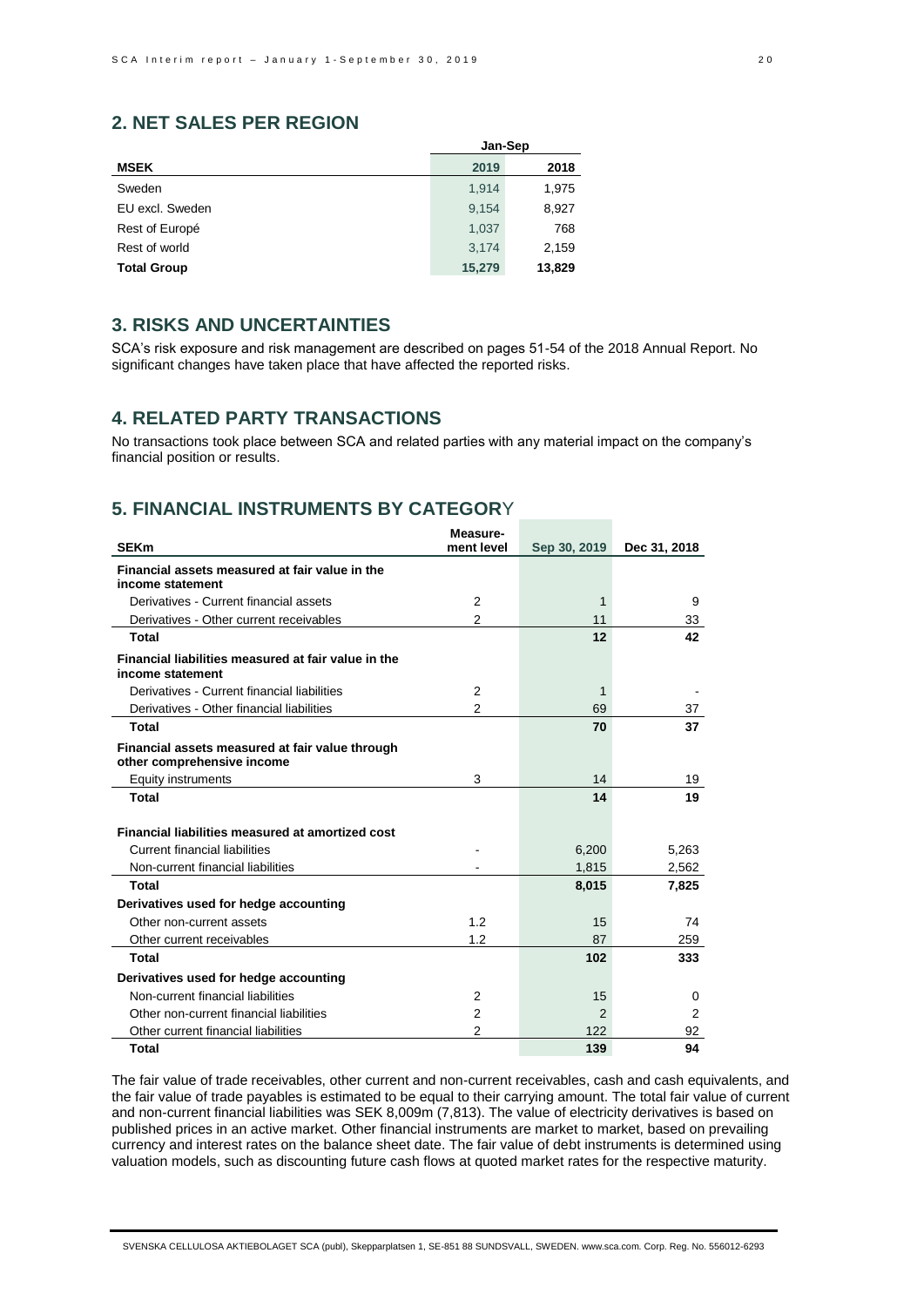# **6. CONTINGENT LIABILITIES AND PLEDGED ASSETS**

| <b>SEKm</b>                   | <b>Parent</b> |              | Group        |              |
|-------------------------------|---------------|--------------|--------------|--------------|
| <b>Contingent liabilities</b> | Sep 30, 2019  | Dec 31, 2018 | Sep 30, 2019 | Dec 31, 2018 |
| Guarantees for                |               |              |              |              |
| subsidiaries                  | 764           | 704          |              |              |
| associates                    |               | -            | 5            | 5            |
| customers and others          |               |              | 32           | 39           |
| Other contingent liabilities  | 270           | 231          | 17           | 23           |
| <b>Total</b>                  | 1,034         | 935          | 54           | 67           |
|                               |               |              |              |              |
| <b>Pledged assets</b>         | Sep 30, 2019  | Dec 31, 2018 | Sep 30, 2019 | Dec 31, 2018 |
| Chattel mortgages             | 20            | 20           | 20           | 20           |
| <b>Total</b>                  | 20            | 20           | 20           | 20           |

# **7. ALTERNATIVE PERFORMANCE MEASURES**

For definitions of alternative performance measures, refer to SCA's 2018 Annual Report, page 77.

| <b>OPERATING CASH FLOW</b>                       | Quarter |        |        | Jan-Sep | <b>Full year</b> |
|--------------------------------------------------|---------|--------|--------|---------|------------------|
|                                                  |         | 2018:  | 2019:  |         |                  |
| <b>SEKm</b>                                      | 2019:3  | З      | 2      | 2019    | 2018             |
| <b>EBITDA</b>                                    | 1,364   | 1,549  | 1,340  | 4,264   | 5,252            |
| Changes in value biological assets and other non |         |        |        |         |                  |
| cash flow items                                  | $-312$  | $-220$ | -56    | $-614$  | $-749$           |
| <b>Operating cash surplus</b>                    | 1,052   | 1,329  | 1,284  | 3,650   | 4,503            |
| Change in working capital                        | 325     | $-281$ | $-298$ | $-326$  | $-843$           |
| Current capital expenditures, net 1              | $-246$  | $-254$ | $-348$ | $-762$  | $-1,002$         |
| Other operating cash flow                        | $-37$   | -52    | -19    | $-223$  | 93               |
| Operating cash flow                              | 1.094   | 742    | 619    | 2,339   | 2.751            |

1 Including SEK 59m of new leasing contracts in 2019

# **CAPITAL STRUCTURE**

| <b>SEKm</b>                                              | Sep 30, 2019 | Dec 31, 2018 |
|----------------------------------------------------------|--------------|--------------|
| <b>Biological assets</b>                                 | 33,267       | 32,065       |
| Deferred tax relating to biological assets               | $-6,704$     | $-6,605$     |
| Biological assets, net of deferred tax                   | 26,563       | 25,460       |
| Working capital                                          | 3.893        | 3,735        |
| Other capital employed, net                              | 17,800       | 16,887       |
| <b>Total capital employed</b>                            | 48,256       | 46,082       |
| Return on capital employed $(%)$ <sup>1</sup>            | 8.9          | 9.0          |
| Industrial return on capital employed $(%)$ <sup>1</sup> | 15.5         | 16.4         |
| Net debt, SEKm                                           | 8,169        | 7,020        |
| Net debt/EBITDA (LTM)                                    | 1.4x         | 1.3x         |
| Equity, SEKm                                             | 40,087       | 39,062       |
| Net debt/Equity (%)                                      | 20.4         | 18.0         |

<sup>1</sup> Rolling 12 months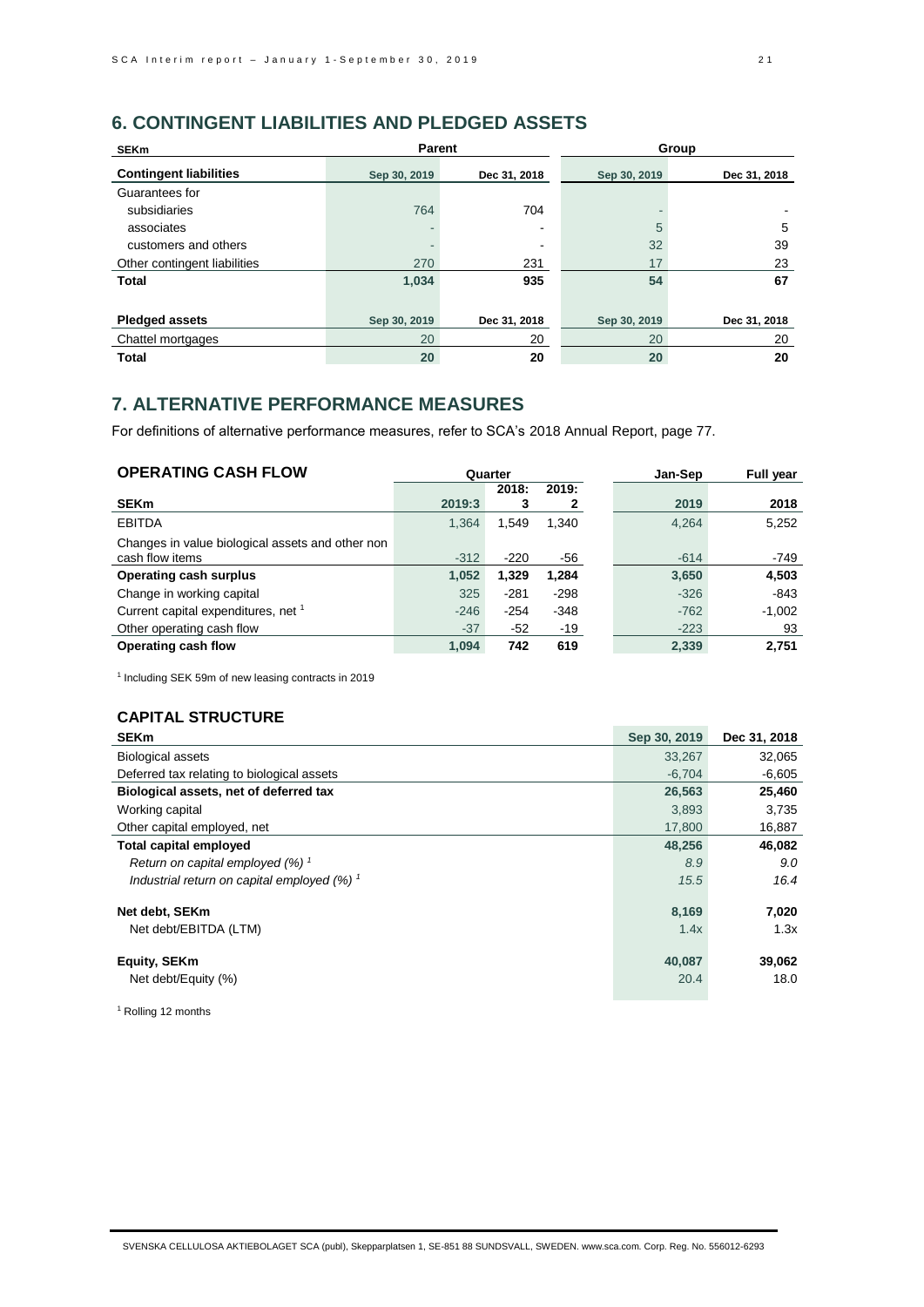## **WORKING CAPITAL**

| <b>SEKm</b>                                      | Sep 30, 2019 | Dec 31, 2018 |
|--------------------------------------------------|--------------|--------------|
| Inventories                                      | 4,792        | 4,499        |
| Accounts receivable                              | 2,987        | 2,629        |
| Other current receivables                        | 688          | 1,060        |
| Accounts payable                                 | $-3,304$     | $-3,368$     |
| Other current liabilities                        | $-1,238$     | $-1,140$     |
| Adjustments <sup>1</sup>                         | $-32$        | 55           |
| <b>Working capital</b>                           | 3,893        | 3,735        |
| Working capital / net sales <sup>2</sup>         | 19.5         | 17.5         |
| <sup>1</sup> Adjustments:                        |              |              |
| Other current receivables, green certificates    | $-5$         | $-16$        |
| Accounts payable, strategic capital expenditures | 13           | 167          |
| Other current provisions                         | $-82$        | $-100$       |
| Other current liabilities, emission rights       | 42           | 4            |
| Sum adjustments                                  | $-32$        | 55           |

 $2$  Calculated as an average of working capital for 13 months as a percentage of 12-month rolling net sales

# **NET DEBT**

| <b>SEKm</b>                       | Sep 30, 2019 | Dec 31, 2018 |
|-----------------------------------|--------------|--------------|
| Surplus in funded pension plans   | 703          | 630          |
| Non-current financial assets      | 66           | 46           |
| Current financial assets          |              | 9            |
| Cash and cash equivalents         | 507          | 648          |
| <b>Financial receivables</b>      | 1,277        | 1,333        |
|                                   |              |              |
| Non-current financial liabilities | 6,914        | 5,263        |
| Provisions for pensions           | 560          | 528          |
| Current financial liabilities     | 1,972        | 2,562        |
| <b>Financial liabilities</b>      | 9,446        | 8,353        |
| Net debt                          | $-8,169$     | $-7,020$     |